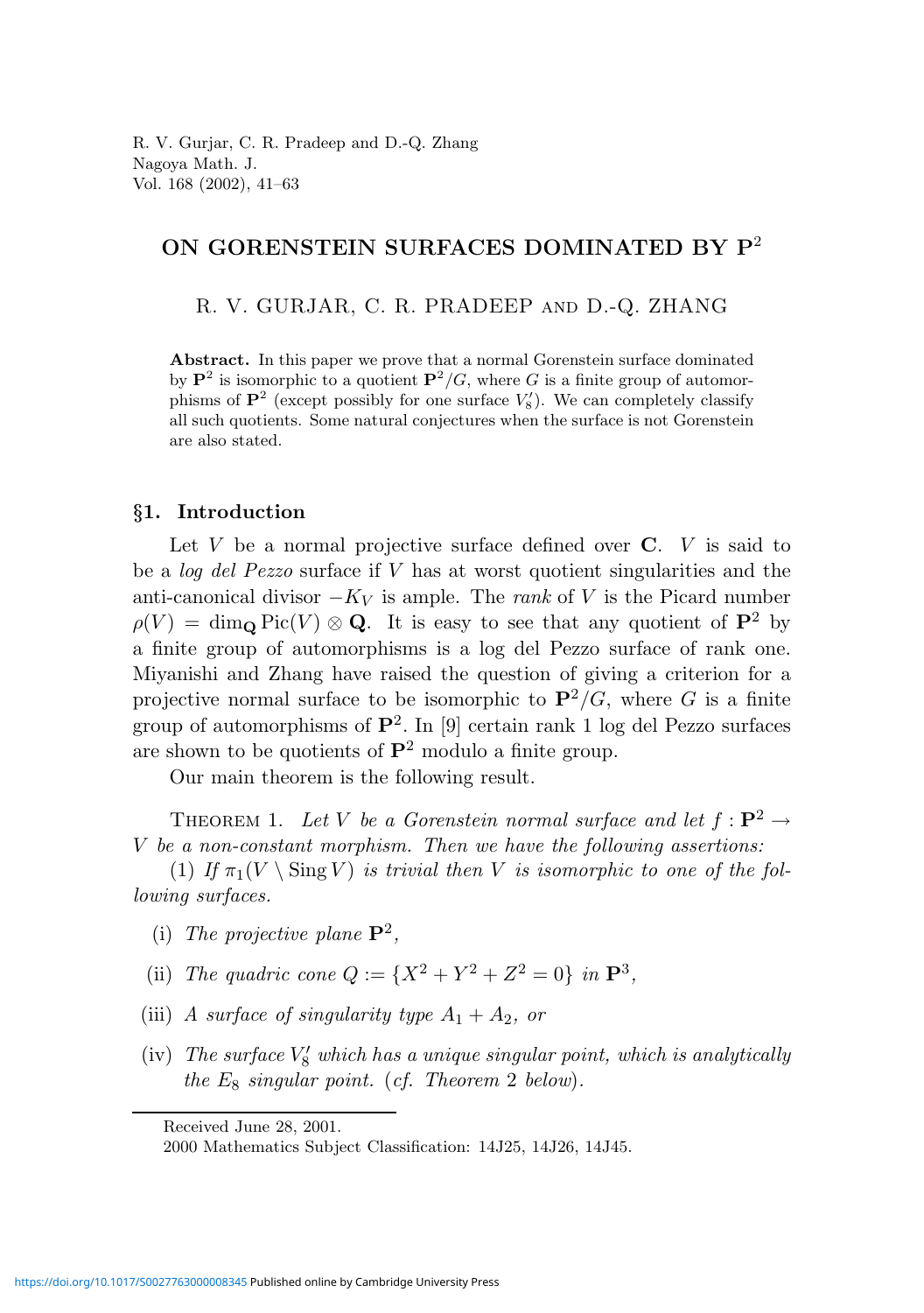(2) If  $\pi_1(V \setminus \text{Sing } V)$  is non-trivial then f factors as  $\mathbf{P}^2 \to W \to V$ , where W is one of the surfaces (i) or (ii) in (1) above and  $W \to V$  is étale over  $V \setminus$  Sing V.

(3) V is always isomorphic to a quotient  $\mathbf{P}^2/G$  for a finite group of automorphisms of  $\mathbf{P}^2$ , except for the surface  $V'_8$  in the case (iv) above. The surface  $V_8'$  is not isomorphic to any quotient of  $\mathbf{P}^2$  modulo a finite group of automorphisms.

*Remarks.* (1) We can give a very precise description of any V in part (3) above, particularly its singularity type and  $\pi_1(V \setminus \text{Sing } V)$  and the corresponding surface  $W$  as in part  $(2)$  above. (See Section 5.)

(2) The surfaces  $V_8$ ,  $V'_8$  are "twin" surfaces. Theorem 1 says that there is no non-constant morphism  $\mathbf{P}^2 \to V_8$ . It is most probable that there is no such map  $\mathbf{P}^2 \to V_8'$  but we have been unable to prove this. This is the exception in part (iv) above.

We will also prove the following result which will be used in the proof of Theorem 1. This result is stated in [9] and a sketch of proof is given there. In view of the importance of this result for our proof of Theorem 1 we will give a complete proof. We would like to point out that the uniqueness assertion made in Lemma 7 of [9] is not quite correct. For  $K_V^2 = 1$  we have found two non-isomorphic surfaces.

Theorem 2. Let V be a Gorenstein log del Pezzo surface of rank 1 such that  $\pi_1(V \backslash \text{Sing } V) = (1)$ . Let  $d := (K_V)^2$ . Then we have the following assertions :

(i)  $1 \leq d \leq 9$  and  $d = 9$  implies  $V \cong \mathbf{P}^2$ . If  $d = 1$  then V is one of the following two surfaces in the weighted projective space  $P(1, 1, 2, 3)$ .

$$
V_8: \{W^2 + Z^3 + X^5Y = 0\}.
$$
  

$$
V'_8: \{W^2 + Z^3 + X^5Y + X^4Z = 0\}.
$$

Both these have a unique singularity of type  $E_8$ . The surface  $V_8$  contains a rational curve C with only one ordinary cusp (and otherwise smooth) such that  $C \sim -K_V$ . The surface  $V_8'$  contains a rational curve C with only one ordinary double point (and otherwise smooth) such that  $C \sim -K_V$ . In both these cases C does not pass through the singular point of V.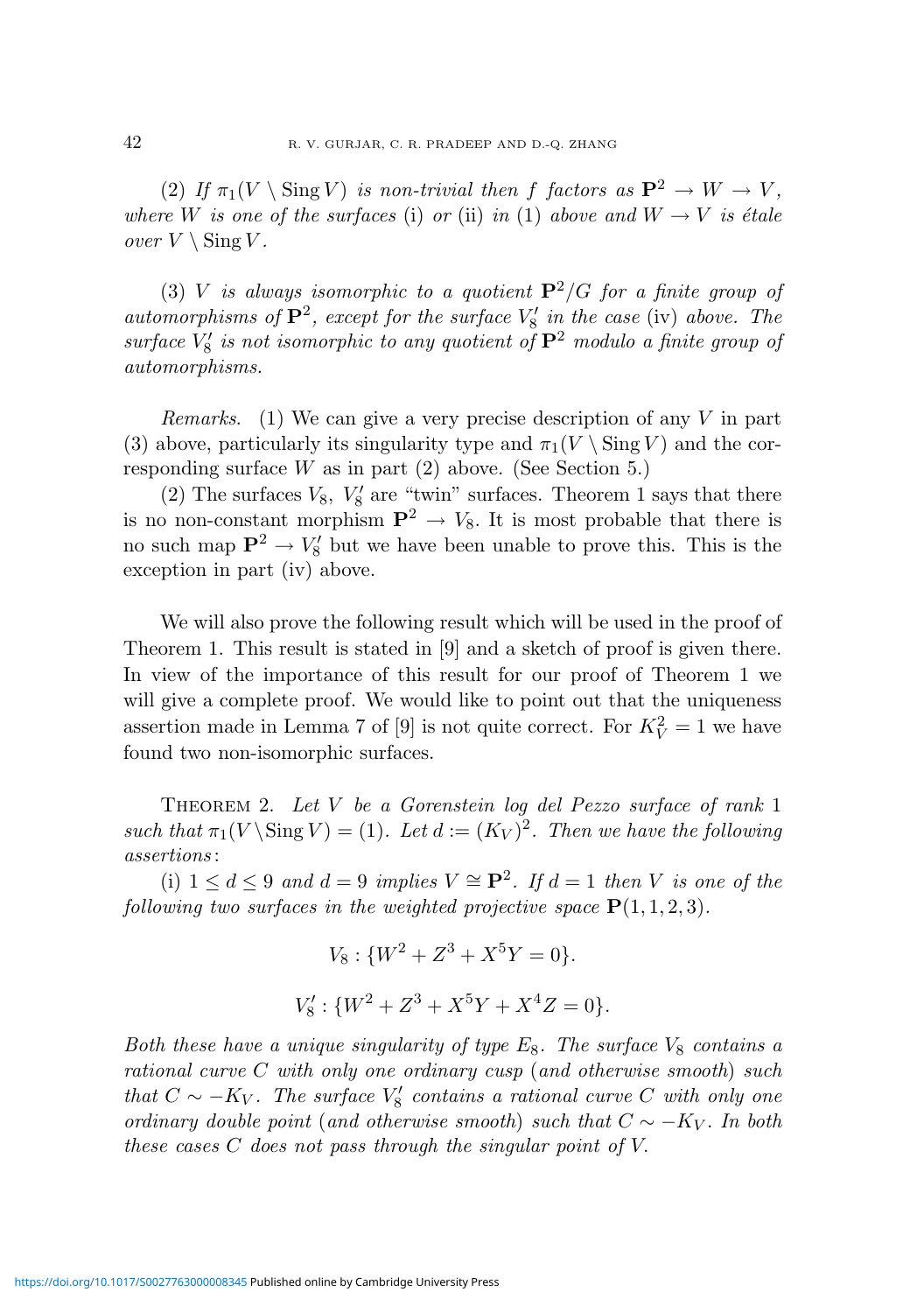(ii) If  $d > 1$ , then V contains a cuspidal rational curve C as in (i) above such that  $C \sim -K_V$  and C does not pass through the singular point of V. The surface V is uniquely determined by the integer d.

(iii) If  $d \neq 8$  then V contains an irreducible curve  $\Delta$  such that  $\Delta$ generates the Weil divisor class group of V and  $-K_V \sim d\Delta$ . If  $d=8$  then V contains an irreducible curve  $\Delta$  which generates the Weil divisor class group of V and  $-K_V \sim 4\Delta$ .

(iv) In case  $1 < d \leq 5$  or  $d = 1$  and  $V = V_8$  the affine surface  $V \setminus C$ is isomorphic to  $\mathbb{C}^2/G$ , where G is a finite group of automorphisms of  $\mathbb{C}^2$ isomorphic to the fundamental group at infinity of  $V \setminus C$ .

We now mention several results proved by other mathematicians which are closely related to our Theorems 1 and 2.

(1) Demazure has proved important results about Gorenstein log del Pezzo surfaces in [3], particularly about the linear systems  $|-nK_V|$ .

(2) In [4] general results about embeddings of Gorenstein log del Pezzo surfaces are proved.

(3) In [9] a classification of rank 1 Gorenstein log del Pezzo surfaces is given.

(4) In [7] R. Lazarsfeld has proved that any smooth variety which is dominated by  $\mathbf{P}^n$  is isomorphic to  $\mathbf{P}^n$ .

(5) In [5] and [8] it is proved that if there is a proper map  $f: \mathbb{C}^2 \to V$ onto a normal algebraic surface V then V is isomorphic to  $\mathbb{C}^2/G$  for a finite group of automorphisms of  $\mathbb{C}^2$ .

(6) In [6], Mohan Kumar has shown that if a normal rational surface S has a singularity of type  $E_8$  then the local ring of S at this singular point is isomorphic to one of the (non-isomorphic) local rings, viz.  $\mathbf{C}\left[X,Z,W\right]_{(X,Z,W)}/(W^2+Z^3+X^5)$  or,  $\mathbf{C}\left[X,Z,W\right]_{(X,Z,W)}/(W^2+Z^3+Y^4)$  $X^4Z + X^5$ ). This result will be used in Section 3.

(7) In [1] it is proved that a surface of the form  $\mathbf{P}^2/G$  cannot have a unique singular point of the type  $E_6, E_7$  or  $E_8$ . This is a special case of our Theorem 1.

Our proof of Theorem 1 is almost self-contained. We do not use the classification mentioned in (3) above. All we need is some general results about embeddings given by  $|-K_V|$  and  $|-2K_V|$  which are proved in [4]. Nevertheless, the paper [9] has been important for us while thinking of the proofs in this paper.

Recently, the first named author has proved the following general result using the results of this paper in an important way.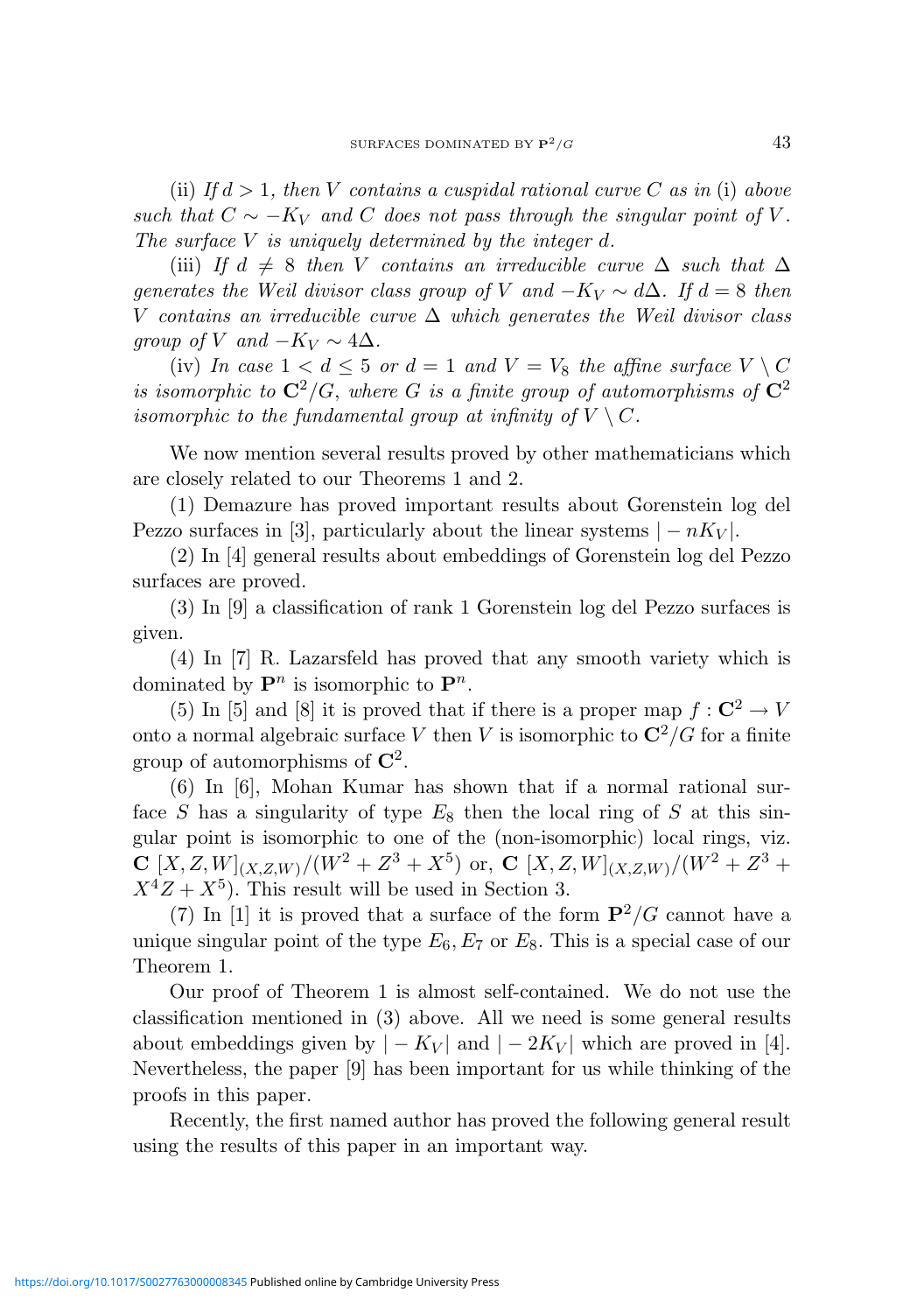Let  $\pi : \mathbf{P}^2 \to \mathbf{P}^2$  be a non-constant morphism. Let C be an irreducible curve of degree  $> 1$  in  $\mathbf{P}^2$  which is ramified for  $\pi$ . Then the greatest common divisor of the ramification indices of the irreducible curves lying over C is 1. In particular,  $\pi^{-1}(C)$  cannot be irreducible.

### §2. Preliminaries

All the algebraic varieties we consider are defined over the field C of complex numbers. A smooth complete rational curve  $C$  on a smooth algebraic surface S is called a  $(-n)$ -curve if  $C^2 = -n$ . Let Z be an irreducible normal variety such that  $\pi_1(Z \setminus \text{Sing } Z)$  is finite. Let  $W'$  be the universal covering space of  $Z \setminus Sing Z$ . Then W' is also a variety. The normalization, W, of  $Z$  in the function field of  $W'$  is called the *quasi-universal cover* of  $Z$ . There is a proper morphism with finite fibers  $W \to Z$  which is unramified over  $Z \setminus \text{Sing } Z$ . For any normal variety Z we will denote the Zariski-open subset  $Z \setminus \text{Sing } Z$  by  $Z^0$ . Let  $Z$  be an irreducible normal variety. An algebraic action of  $\mathbb{C}^*$  on Z is said to be a *good*  $\mathbb{C}^*$ -action if Z contains a point  $z$  which is in the closure of every orbit. In this case we also say that  $Z$  is a quasi-homogeneous variety.

In this section we collect a few results which we will use (at least implicitly) to prove Theorems 1 and 2. The following is from lemma 6 of [9]. Recall that  $d := K_V^2$ . The integer d is called the *degree* of V.

LEMMA 1. (Reproved in Theorem 2) Let  $V$  be a Gorenstein log del Pezzo surface of rank one and let  $V^{\circ}$  denote the smooth locus of  $V$ . If  $\pi_1(V^{\circ})$ is trivial then  $V$  has one of the following combinations of singularities:  $A_1$ ,  $A_1 + A_2$ ,  $A_4$ ,  $D_5$ ,  $E_6$ ,  $E_7$ ,  $E_8$ . The values of  $K_V^2$  in these cases are 8, 6, 5, 4, 3, 2, 1 respectively. (Note that the case  $K_V^2 = 7$  does not occur.)

Here  $A_1 + A_2$  means that there are two singular points on V, one of type  $A_1$  and the other of type  $A_2$ . We will call these as the Dynkin types of V. Sometimes we also say that V is of type  $A_1, A_2$ .

The following result plays an important role in our proof (see Corollary 4.5 of [4]):

LEMMA 2. Let  $V$  be a Gorenstein log del Pezzo surface of degree d. If  $d > 3$  then the linear system  $|-K_V|$  is very ample and gives a projectively normal embeding of V in  $\mathbf{P}^d$ .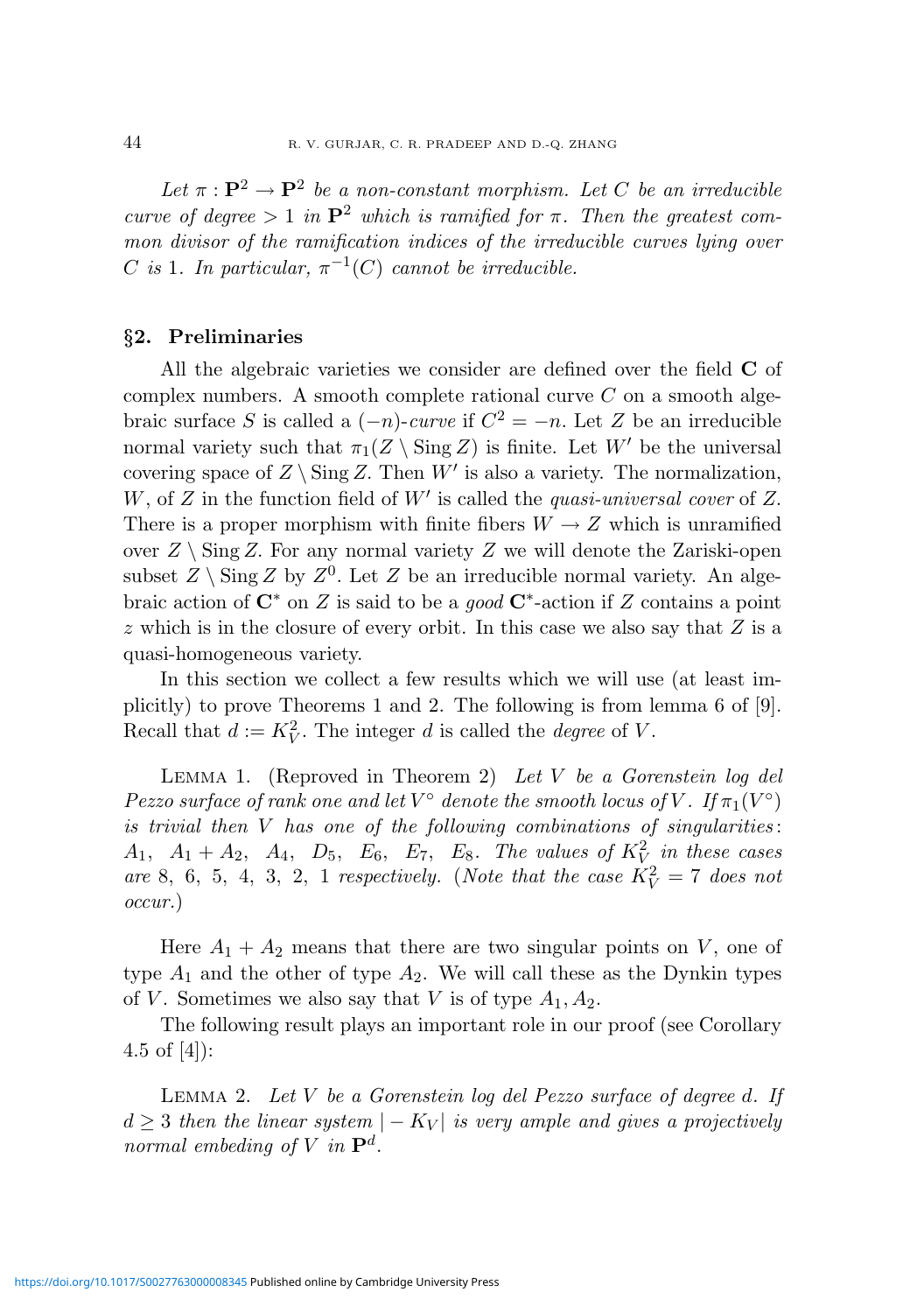If  $d = 2$  then  $|-2K_V|$  is very ample and gives a projectively normal embedding of V in  $\mathbf{P}^6$ .

We will need the following result in our proof (see Lemma 6.1 of [11]).

Lemma 3. Let G be an algebraic group which acts algebraically on a normal variety Y. Suppose  $f: Z \to Y$  is a finite morphism with Z a normal variety. If Z contains a non-empty G-equivariant Zariski-open subset  $Z_0$ such that f restricted to  $Z_0$  is G-equivariant then there is a unique action of  $G$  on  $Z$  such that  $f$  is a  $G$ -morphism.

#### §3. Proof of Theorem 2

In this section we will prove Theorem 2 (cf. Introduction). This and some of the arguments in the proof of Theorem 2 will be used in proving Theorem 1. So let V be a Gorenstein log del Pezzo surface of rank 1 such that  $\pi_1(V \setminus \text{Sing } V)$  is trivial.

Let  $g: \tilde{V} \to V$  be a minimal resolution of singularities. Then  $K_{\tilde{V}}^2$  =  $K_V^2 > 0$ . By assumption,  $|nK_{\tilde{V}}| = \phi$  for  $n > 0$ . Since  $\pi_1(V \setminus \text{Sing } V)$ is trivial the surface  $\tilde{V}$  is simply-connected. Now it follows by Noether's theorem that  $\tilde{V}$  is rational. Hence  $K_{\tilde{V}}^2 + b_2(\tilde{V}) = 10$ . This implies that  $1 \leq K_{\tilde{V}}^2 \leq 9$ . If  $b_2(\tilde{V}) = 1$  then V is smooth and hence isomorphic to  $\mathbf{P}^2$ . From now onwards, we will assume that  $1 \leq K_{\tilde{V}}^2 \leq 8$ . We will assume in what follows that V is not smooth. Consider first the case  $d = 8$ . Then  $\tilde{V}$ contains a (−2)-curve C. This implies that  $\tilde{V}$  is the Hirzebruch surface  $\Sigma_2$ and V is obtained by contracting the  $(-2)$ -curve to an  $A_1$ -singularity. In this case V is isomorphic to the quadric cone  $Q := \{X^2 + Y^2 + Z^2 = 0\}$ in  $\mathbf{P}^3$ . Let  $x, y, z$  denote suitable homogeneous coordinates on  $\mathbf{P}^2$ . Then the group  $G := \mathbf{Z}/(2)$  acts on  $\mathbf{P}^2$  by sending  $[x, y, z] \rightarrow [-x, -y, z]$ . The line at infinity  $\{z = 0\}$  is pointwise fixed and we see easily that  $\mathbf{P}^2/(G)$  is isomorphic to  $Q$ . Then Theorem 2 (ii), (iii) are clear.

CLAIM. The case  $d = 7$  cannot occur.

To see this, assume that  $d = 7$ . Then  $\tilde{V}$  is obtained from a Hirzebruch surface  $\Sigma_n$  by one blowing-up with E the exceptional curve. Let S be the unique curve with self-intersection  $-n \leq 0$  on  $\Sigma_n$  and L be a fiber of the **P**<sup>1</sup>-fibration on  $\Sigma_n$ . We can assume that the blown-up point  $p \in L$ . We have the formula  $K_{\Sigma_n} \sim -2S - (2+n)L$ . If  $p \notin S$  then  $K_{\tilde{V}} \sim -2S - (2+n)L' -$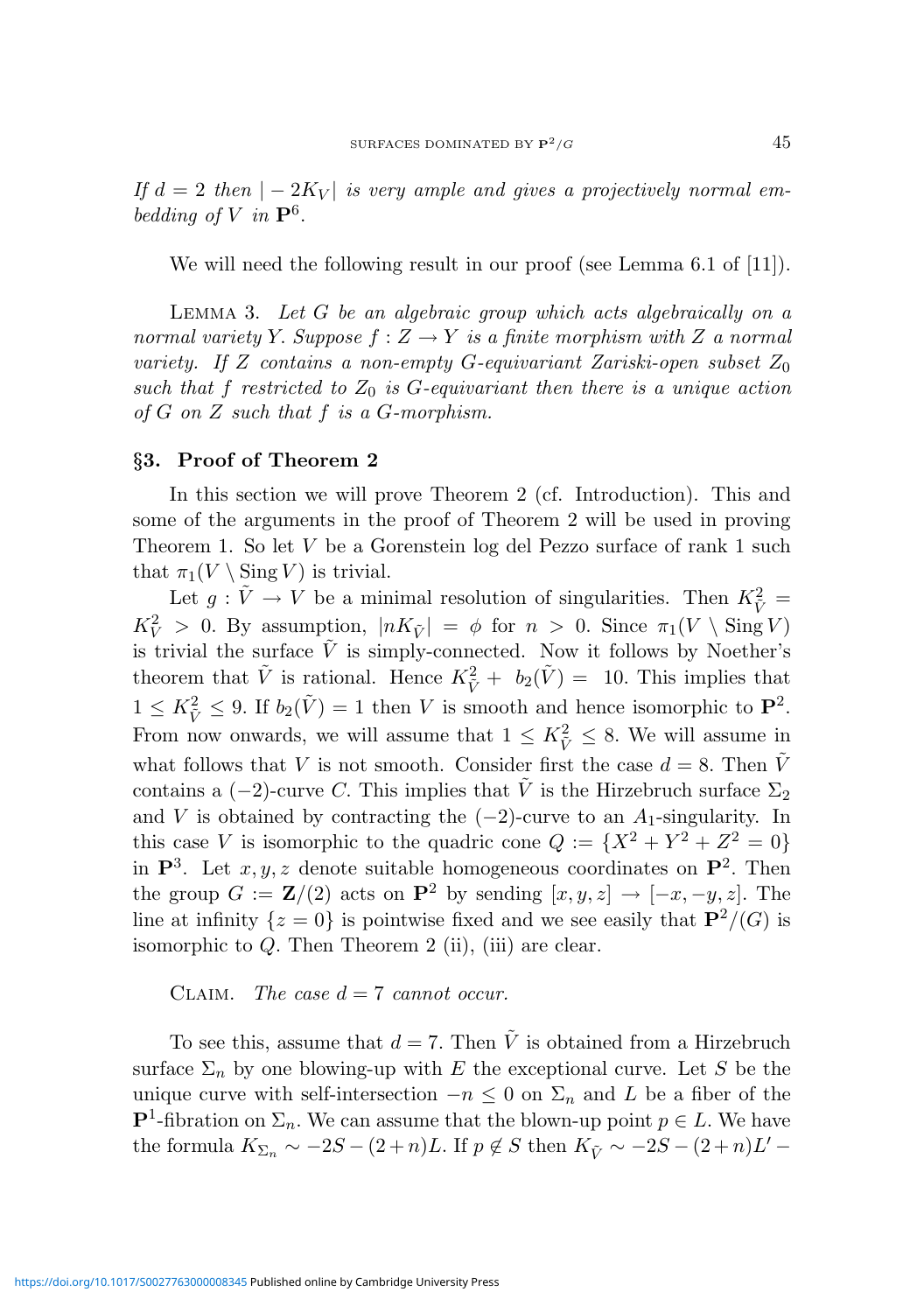$(1+n)E$ , where L' is the proper transform of L. Clearly,  $\tilde{V}$  contains a  $(-2)$ curve different from S, say C. Since  $K \cdot C = 0$ , the curve C is disjoint from S, L, E. This is impossible. If  $p \in S$  then  $K \sim -2S - (2+n)L' - (2+n)E$ . Again there is a  $(-2)$ -curve C different from S. We get a contradiction as above.

In view of these observations, for the rest of the section we assume that  $1 \leq d \leq 6$ . First we will give a construction of such surfaces with  $1 \leq d \leq 6$  and later on prove that these are all the surfaces we are looking for. We will construct examples of rank 1, Gorenstein log del Pezzo surfaces  $V_i$ ,  $3 \leq i \leq 8$ , and a rank 1, Gorenstein log del Pezzo surface  $V_8'$  such that  $K_{V_i}^2 = 9 - i$ ,  $K_{V_8'}^2 = 1$ , and of singularity types  $A_1 + A_2, A_4, D_5, E_6, E_7, E_8, E_8$  respectively. Moreover,  $V_i, V_8$  are compactification of  $\mathbb{C}^2$  with an irreducible boundary curve. In particular, these surfaces have simply-connected smooth parts.

Let  $X$  (resp.  $X'$ ) be a relatively minimal rational elliptic surface with a unique section  $E$  (see Claim 2 in Lemma 4) and singular fibres of types  $II^*, II$  (resp.  $II^*, I_1, I_1$ ). Such X (resp. X') is unique modulo fibrationpreserving isomorphisms. The construction and uniqueness is shown by letting  $X \to \mathbf{P}^2$  (resp.  $X' \to \mathbf{P}^2$ ) be the composition of blow-downs of the section  $E$  and all components in the type  $II^*$  fibre except for a multiplicity 3 component  $C_3'$ . We get a pencil in  $\mathbf{P}^2$  generated by a cuspidal cubic and three times the tangent line at an inflexion point (resp. a pencil generated by a nodal cubic and three times the tangent line at an inflexion point). The pair of a cuspidal (resp. nodal) cubic curve and the tangent line at an inflexion point is unique upto projective transformations. Write the type  $II^*$  fibre as  $\sum_{i=1}^6 iC_i + 4C'_4 + 2C'_2 + 3C'_3$  so that  $\sum_{i=1}^6 C_i + C'_4 + C'_2$  is an ordered linear chain.

Let  $X \to V_8$  (resp.  $X' \to V'_8$ ) be the contraction of E and the type  $E_8$ divisor in the type  $II^*$  fibre to a smooth point and a singularity of type  $E_8$ . Then  $V_8$  and  $V'_8$  are two non-isomorphic rank 1, Gorenstein log del Pezzo surfaces of singularity type  $E_8$ . Let  $\Delta$  be the image on  $V_8$  or  $V'_8$  of  $C_1$ .

For  $3 \leq i \leq 8$  (resp.  $i = 1$ ), we let  $X \to V_i$  be the contraction of E and all components in the type  $II^*$  fibre, except  $C_{9-i}$  (resp.  $C'_4$ ); denote by  $\Delta$ the image on  $V_i$  of  $C_{9-i}$  (resp.  $C_4$ ).

We will show that  $V_i$ ,  $V'_8$  are as described above. Denote by C the image on  $V_i$  (resp.  $V'_8$ ) of the fibre of type II (resp.  $I_1$ ). Then one has

$$
-K_V \sim C \sim (9-i)\Delta
$$
,  $V = V_i$ ,  $V'_8$   $(i \neq 1)$  and  $-K_V \sim 4\Delta$  for  $i = 1$ ,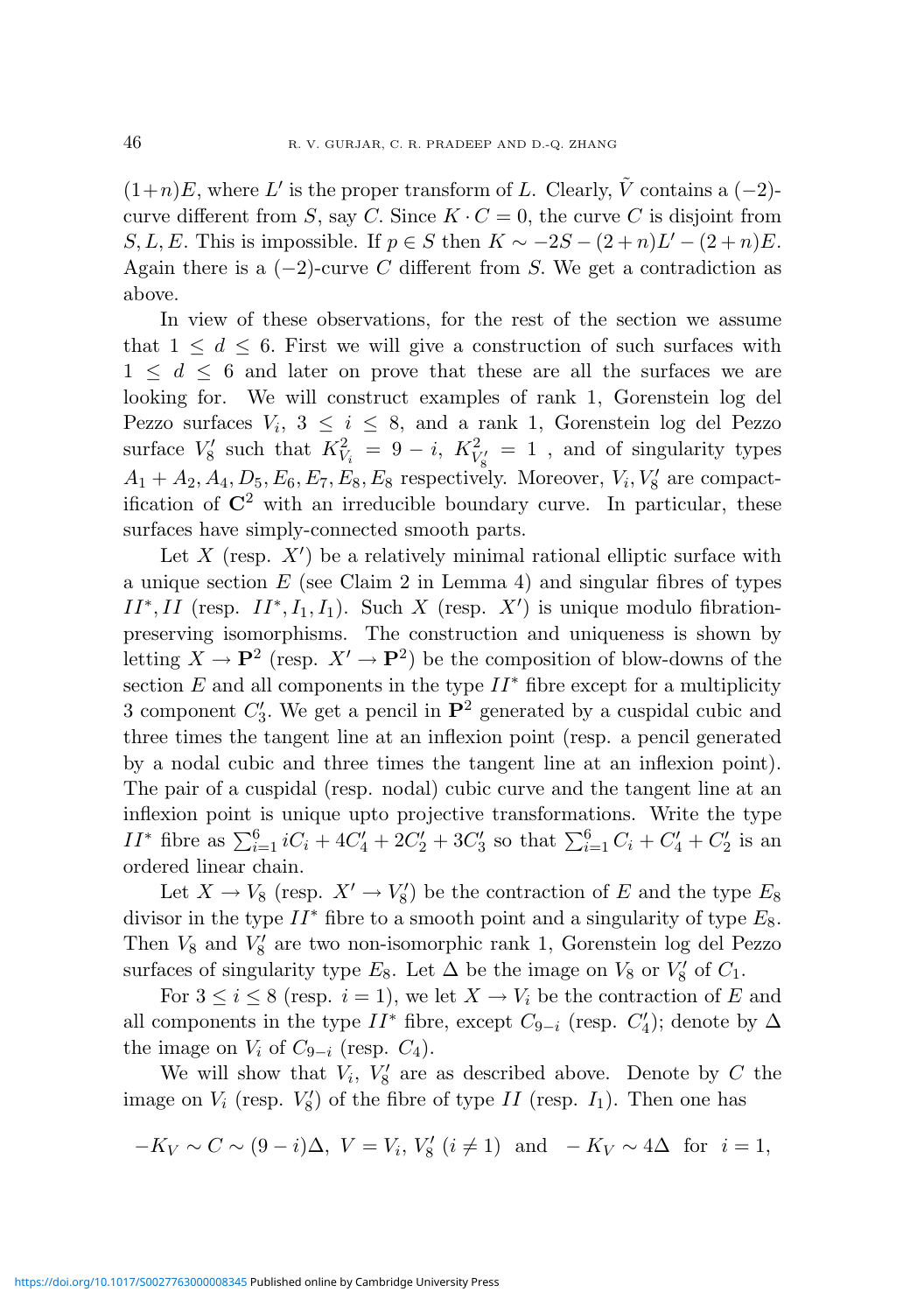where  $\Delta$  is the generator of the Weil divisor class group Div(V). The last assertion here comes from the observation that the lattice on  $X$  or  $X'$  which is generated by the section  $E$ , an elliptic fibre and the type  $E_8$  sublattice in the type  $II^*$  fibre, is unimodular and hence equals  $Div(X)$  or  $Div(X')$ .

By Kodaira's canonical bundle formula we have  $K_X \sim -F$ , where F is any scheme-theoretic fiber of the elliptic fibration. This implies that  $K_{V_i} \sim -C$  and hence  $-K_{V_i}$  is ample. Similarly  $-K_{V'_8}$  is ample.

When  $i = 3$ , the type  $A_1, A_2$  singular points of  $V_3$  lie on the smooth rational curve  $\Delta$ ; when  $4 \leq i \leq 8$ , each of  $V_i$  and  $V'_8$  has the unique singularity at the cusp of the cuspidal rational curve  $\Delta$ .

We assert that  $V_i \setminus \Delta$  and  $V'_8 \setminus \Delta$  are all isomorphic to the affine plane  $\mathbb{C}^2$ . Indeed,  $V_i \setminus \Delta = V_8 \setminus \Delta$ , and hence we have only to consider  $V_8 \setminus \Delta$  $(V_8' \setminus \Delta$  is similar). Now  $S_0 = 2(E + \sum_{i=1}^6 C_i) + C_3' + C_4'$  is the unique singular fibre of a  $\mathbf{P}^1$ -fibration  $\varphi : X \to \mathbf{P}^1$  with  $C'_2$  as a section. The assertion follows from the observation that  $V_8 \setminus \Delta = X \setminus (S_0 + C_2') \cong \mathbb{C}^2$ .

LEMMA 4. (1)  $V_8$  and  $V'_8$  are not isomorphic to each other. (2) Every rank 1, Gorenstein log del Pezzo surface V satisfying  $1 \leq$  $K_V^2 \leq 6$  with  $\pi_1(V^0) = (1)$  is isomorphic to one of the 7 surfaces  $V_i$   $(3 \leq$  $i \leq 8$ ,  $V'_8$ .

Proof. Some of the results and arguments in the proof below are wellknown to the experts, but we are giving them for the sake of completeness. At any rate, the assertion in part (2) above seems to be new.

Let  $U \to V$  be a minimal resolution of singularities.

CLAIM 1.  $|-K_U|$  has a reduced irreducible member. Here we do not need the assumptions that  $\rho(V) = 1$  and  $\pi_1(V^0) = (1)$ .

Recall that by Kawamata-Viehweg vanishing theorem the group  $H<sup>1</sup>(U, 2K_U) = (0)$  [KMM, Theorem 1-2-3]. Hence by the Riemann-Roch theorem, one has  $\dim |-K_U| = K_U^2$ . Suppose that a member A of  $|-K_U|$ contains an arithmetic genus  $\geq 1$  irreducible component  $A_0$ . The Riemann-Roch theorem implies that  $|A_0 + K_U| \neq \emptyset$ . From this and  $0 = A + K_U$  $(A_0 + K_U) + (A - A_0)$ , we deduce that  $A_0 = A$  with  $p_a(A_0) = 1$  and Claim 1 is true.

So we may assume that every member of  $|-K_U|$  is a union of smooth rational curves. The Stein factorization and the fact that  $q(U) = 0$  imply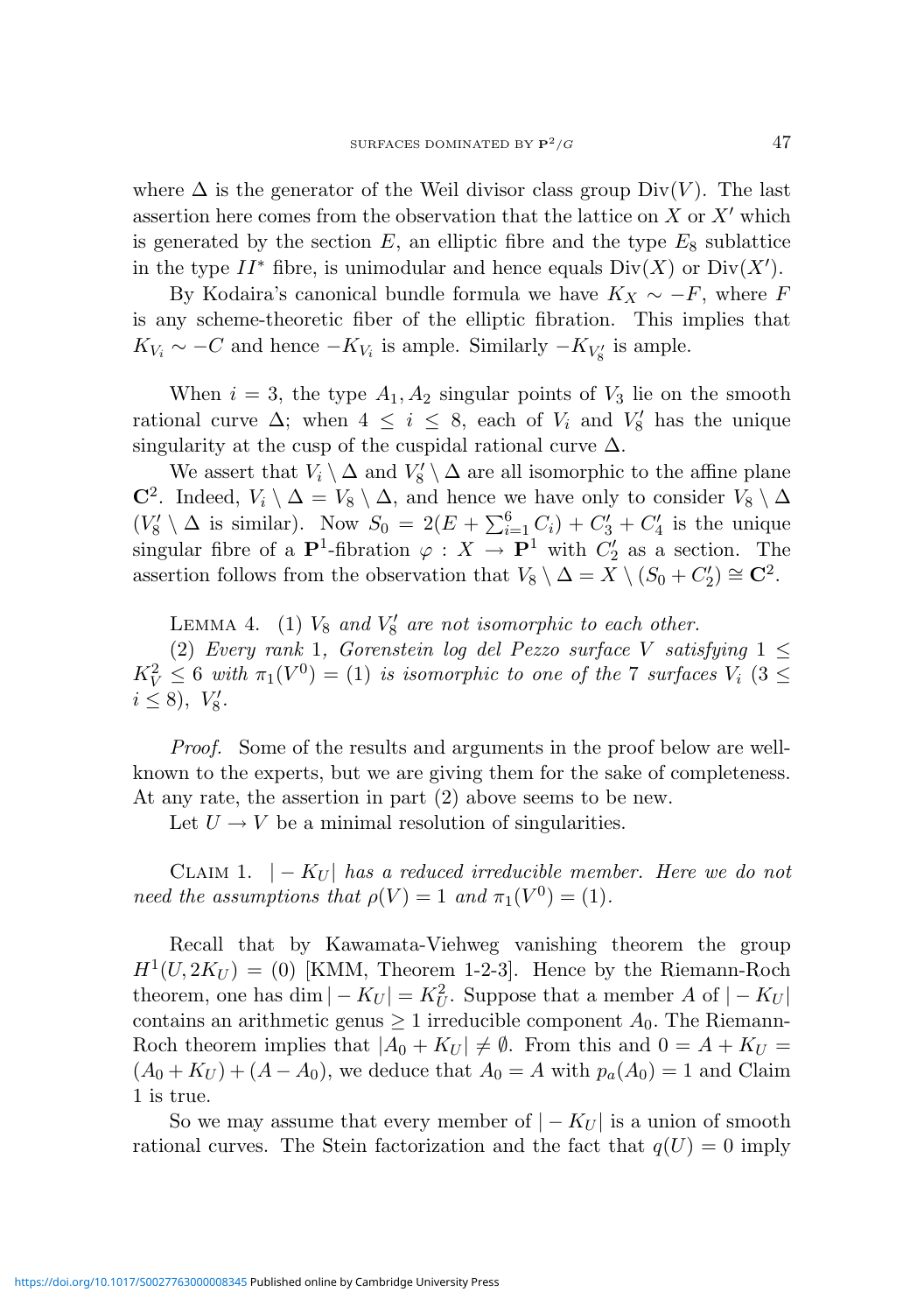that a general member of  $|-K_U|$  is of the form  $M_1 + \cdots + M_k + F$ , where F is the fixed part of the linear system,  $M_i \cong \mathbf{P}^1$ , and  $M_i \sim M_j$ .

Suppose that  $K_U^2 = 1$ . If  $F = 0$ , then  $k = 1$  and  $M_1^2 = 1$  and Claim 1 is true. Since  $-K_U$  is nef and big, it is 1-connected by a result of C.P. Ramanujam. Hence  $1 = K_U^2 \ge (kM_1 + F) \cdot kM_1 \ge 1 + k^2 M_1^2$ . Thus  $M_1^2 = 0, k = 1, M_1.F = 1, K_U.F = 0$ . Now intersecting the relation  $-K_U \sim M_1 + F$  with the smooth rational curve  $M_1$  of self intersection 0, one gets a contradiction. So Claim 1 is true when  $K_U^2 = 1$ .

For  $K_U^2 \geq 2$ , let  $U_1 \to U$  be the blow-up of a point on  $M_1 \setminus (M_2 +$  $\cdots + M_k + F$ ). Then  $-K_{U_1}$  is linearly equivalent to the proper transform of  $M_1 + \cdots + M_k + F$  and hence nef and big. If  $U_1 \rightarrow V_1$  is the contraction of all  $(-2)$ -curves then  $V_1$  is a Gorenstein log del Pezzo surface. For  $U_1$ , we argue as in the case of  $U$  and we can reduce the proof of Claim 1 to the case  $K_U^2 = 1$ , which has been dealt with in the previous paragraph. This proves Claim 1.

We continue the proof of Lemma 4. Suppose again first that  $K_U^2 = 1$ . Then dim  $|-K_U|=1$  and hence  $|-K_U|$  has a single base point, say p. Let  $A_1, A_2$  be two general members of  $|-K_U|$  meeting at p. Let  $Y \to U$ be the blow-up of  $p$  with  $E$  the exceptional curve. Then  $Y$  has a relatively minimal elliptic fibration  $Y \to \mathbf{P}^1$  with the proper transforms of  $A_1, A_2$  as fibres and  $E$  as a section.

CLAIM 2. (1) The singular fibre type of  $Y \to \mathbf{P}^1$  is  $II^* + II$  or  $II^* +$  $I_1 + I_1$ . Hence  $Y = X$  or  $Y = X'$  as described earlier in this section.

(2) The section E is the only  $(-1)$ -curve on Y. All  $(-2)$ -curves are in the type  $II^*$  fibre. There are no other negative curves on Y.

By the assumption of Lemma 4, Pic  $V$  is of rank 1. Since  $V$  is simply connected, Pic V is also torsion free. Since  $K_V^2 = 1$ , one has Pic  $V = \mathbf{Z}K_V$ . The assumption that  $\pi_1(V^0) = (1)$  implies that the Weil divisor class group  $Div(V)$  is torsion free and of rank 1 so that  $Div(V) = ZC$  for some divisor C. Write  $C = aK_V$  with a rational number  $a \leq 1$ . Then  $a = C.K_V$  is an integer. So  $a = 1$  and  $Div(V) = Pic V$ . Note that  $Div(U)$  is the direct sum of the pull back of  $Div(V)$  and the lattice generated by components of the exceptional divisor of the resolution  $U \to V$ . Now the unimodularity of  $Div(U)$  implies that V has exactly one singularity and it is of type  $E_8$ .

Clearly, the fibre on  $Y$  containing the inverse of the type  $E_8$  divisor on U (contractible to the singular point on V) is of type  $II^*$ . There are no other reducible fibres by noting that  $\rho(Y) = 10$  and that the section E, a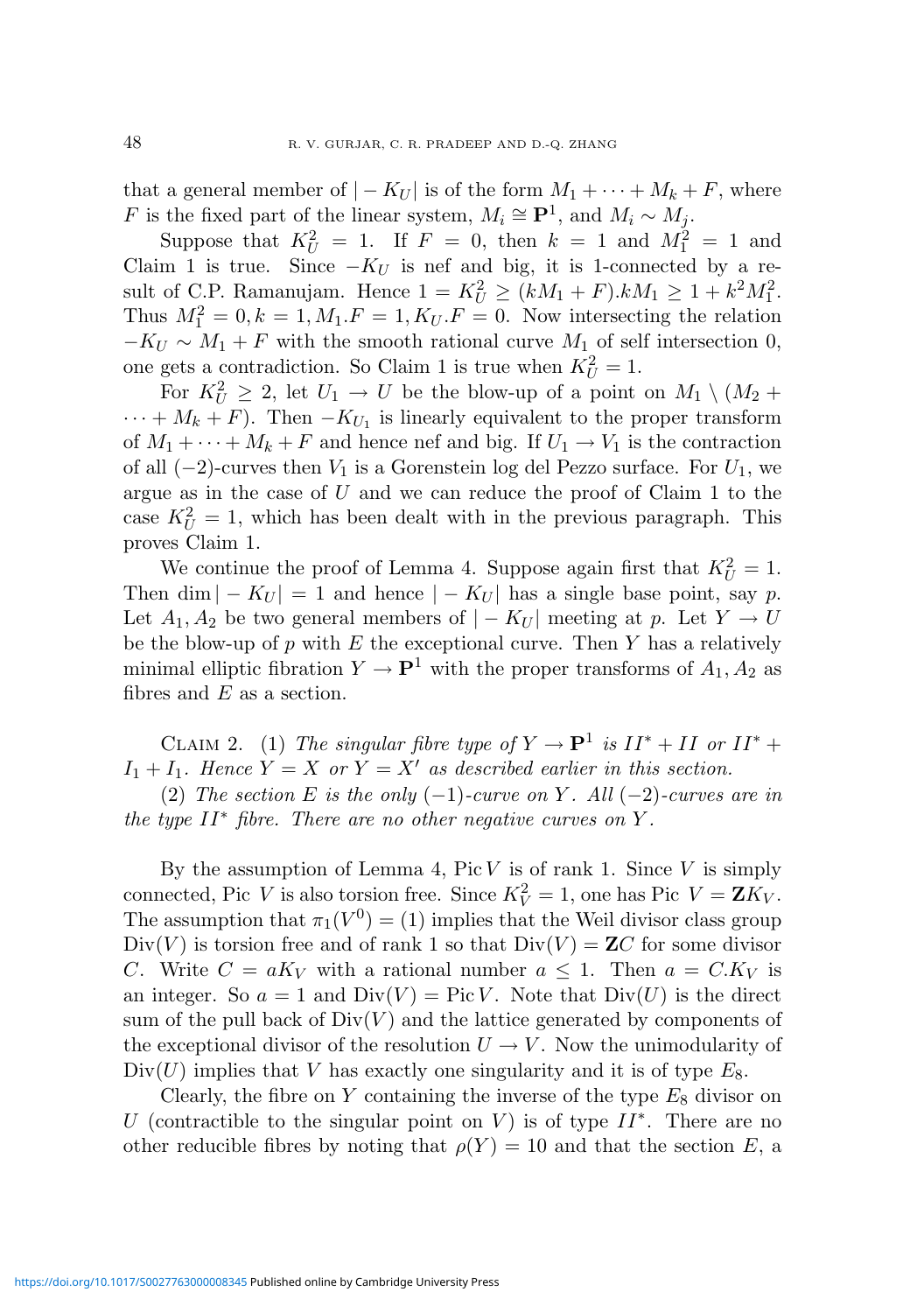general fibre and the 8 components in the type  $II^*$  fibre which is of Dynkin type  $E_8$ , already give rise to 10 linearly independent classes of  $Div(Y)$ . The fact that the Euler number of  $Y$  is 12 implies that the singular fibre type of the elliptic fibration  $Y \to \mathbf{P}^1$  is  $II^* + II$  or  $II^* + I_1 + I_1$ . This proves part (1) of Lemma 4 and part (1) of Claim 2.

Note that this also proves that  $V_8$ ,  $V'_8$  are the only rank 1, Gorenstein log del Pezzo surfaces with  $K_V^2 = 1$ .

Let  $E_1$  be another (−1)-curve on Y. Then the observation that  $-K_Y.E_1 = 1$  and the fact that  $-K_Y$  is linearly equivalent to an elliptic fibre  $F$  by Kodaira's canonical bundle formula imply that  $E_1$  is a section of the elliptic fibration. Hence we can write  $E_1 = E + aF + D$  where a is rational and D supported by the type  $E_8$  divisor in the type  $II^*$  fibre. Since  $D^2 < 0$  and  $D \cap E = \phi$  when  $D \neq 0$ , one has  $D = 0$  by using D to intersect the expression of  $E_1$ . This leads to  $-1 = (E + aF)^2 = -1 + 2a$ and  $a = 0$ , a contradiction. This proves (2) of Claim 2.

In view of what has been proved so far, we will assume that  $2 \le d \le 6$ . Denote  $9 - d$  by c. From  $d \leq 6$  we get  $c \geq 3$ .

CLAIM 3. There is a composition of blow-ups  $U_7 \rightarrow U_6 \rightarrow \cdots \rightarrow U_c =$ U, so that if  $U_i \to W_i$  ( $c \leq i \leq 7$ ) is the contraction of all (-2)-curves then W<sub>i</sub> is a rank 1, Gorenstein log del Pezzo surface with  $\pi_1(W_i^0) = (1)$  and  $K_{W_i}^2 = 9 - i.$ 

Let A be an irreducible member of  $|-K_U|$  and  $E_c$  a  $(-1)$ -curve on U. Such a  $(-1)$ -curve exists because  $K_V^2 < 7$  and hence U is not a relatively minimal surface. Then A meets  $E_c$  at a point q. Let  $U_{c+1} \to U$  be the blow-up of q with  $E_{c+1}$  the exceptional curve. Then  $-K_{U_{c+1}}$  is linearly equivalent to the proper transform  $A_{c+1}$  of A. Since  $K_{c+1}^2 > 0$ , the divisor  $-K_{c+1}$  is nef and big. Moreover, the curves having 0 intersection with  $A_{c+1}$  are precisely the inverse images of the (−2)-curves on U (contractible to singular points on V) and the proper transform  $E_c'$  of  $E_c$ . It follows that the contraction of all the  $(-2)$ -curves on  $U_{c+1}$  gives a surface  $W_{c+1}$  as in the first part of Claim 3.

We will prove that  $\pi_1(W_{c+1}^0) = (1)$ . Let  $\Gamma$  denote the union of the  $(-2)$ -curves in  $U_c$ . Then  $\Gamma$  can be considered as a divisor on  $U_{c+1}$  since A is disjoint from Γ. By assumption,  $\pi_1(U_c - \Gamma) = \pi_1(U_{c+1} - \Gamma)$  is trivial. Consider the natural map  $\pi_1(U_{c+1} - \Gamma - E'_c) \to \pi_1(U_{c+1} - \Gamma) = (1)$ . By an application of Van Kampen theorem, we see that the kernel of this map is the normal subgroup of  $\pi_1(U_{c+1} - \Gamma - E'_c)$  generated by a small loop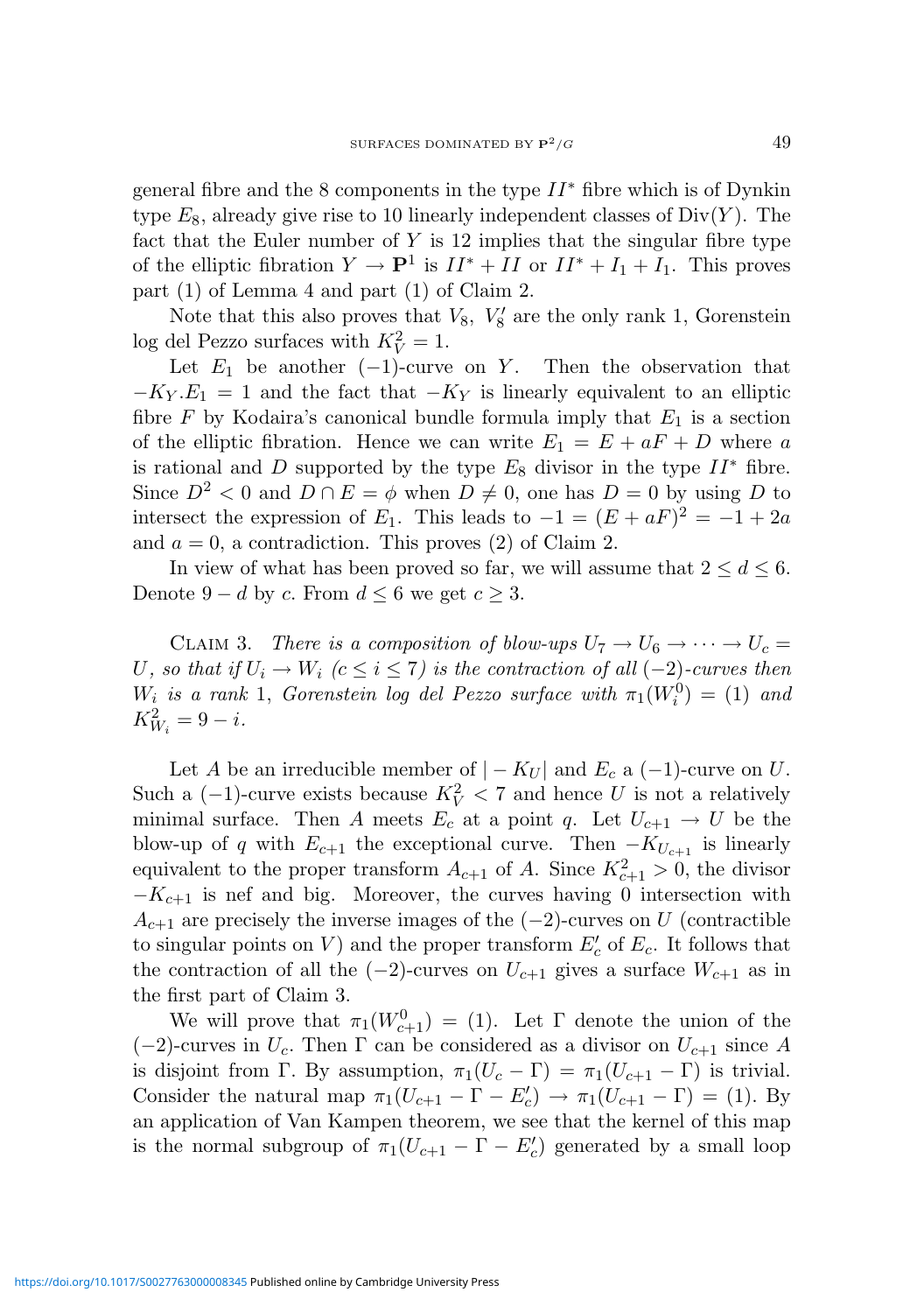around  $E_c'$ . Since  $E_{c+1}$  intersects  $E_c'$  transversally once, this loop can be taken to be in  $E_{c+1}$ . But  $E_{c+1} - (\Gamma \cup E'_c) \cong \mathbf{C}$ . Hence this loop is trivial in  $\pi_1(U_{c+1}-\Gamma-E'_c)$ . This proves that  $\pi_1(U_{c+1}-\Gamma-E'_c)$  is trivial. We will now use the assertions of Claims 2 and 3 to complete the proof of

We will first prove that any rank 1, Gorenstein log del Pezzo surface V with simply-connected smooth locus and  $K_V^2 = 2$  is isomorphic to the surface  $V_7$  constructed earlier in this section. We will show that  $|-K_U|$ contains a cuspidal rational curve  $C$  (of arithmetic genus 1). Again let  $A$ be an irreducible member of  $|-K_U|$  and L a  $(-1)$ -curve on U. Let  $U_8$  be the blow-up of  $A \cap L$ . The contraction of all the  $(-2)$ -curves in  $U_8$  produces either  $V_8$  or  $V'_8$ , since these are the only surfaces with  $d=1$ . If  $U_8$  is the minimal resolution of  $V_8$  then we already know that  $|-K_{U_8}|$  contains a cuspidal curve. In fact, we know in this case by Claim 2 that there is a unique  $(-1)$ -curve in  $U_8$  and the contraction of this curve is the minimal resolution of  $V_7$ . In this case  $V \cong V_7$ . So assume that  $U_8$  is the minimal resolution of  $V_8'$ . Recall that  $X'$  is obtained by resolving the base locus of a pencil in  $\mathbf{P}^2$  generated by a nodal cubic  $B'$  and 3 times a line tangent at an inflexion point of the cubic.

By the proof of Claim 2, the first 7 blow-downs of  $(-1)$ -curves starting from E are unique, viz. the curves  $E, C_1, \ldots, C_6$  in this order. The contraction of E produces  $U_8$ . Hence the morphism  $X' \to \mathbf{P}^2$  factors as  $X' \to U \to \mathbf{P}^2$ . The existence of a cuspidal curve  $C \in |-K_U|$  is equivalent to the existence of a cuspidal cubic  $B$  in  $\mathbf{P}^2$  which has the same inflexion point and local intersection number 7 at the inflection point with  $B'$ . We can assume that the equation of B' is  $\{Y^2Z = X^3 + XZ^2 + \sqrt{-4/27}Z^3\}$ , the point  $[0, 1, 0]$  as the inflexion point, the tangent line being  $\{Z = 0\}$ . We can then take B to be the cubic  $\{Y^2Z = X^3\}$ . Now we see immediately that the blow-up of the point  $B \cap L$  is the minimal resolution of  $V_8$ . Then again V is the surface  $V_7$ .

Now by Claim 2 we easily deduce that any rank 1, Gorenstein log del Pezzo surface with simply-connected smooth locus and  $3 \leq K^2 < 7$ is one of the surfaces  $V_i$ ,  $3 \leq i \leq 7$ . Consider the degree 6 hypersurface  $Z_a = \{W^2 + Z^3 + X^5Y + aX^4Z = 0\}$  in the weighted projective space  $P(1, 1, 2, 3)$  with coordinates  $X, Y, Z, W$  of weights 1, 1, 2, 3 respectively.

LEMMA 5. When  $a = 0$  (resp.  $a \neq 0$ ),  $Z_a$  is isomorphic to  $V_8$  (resp.  $V'_{8}$ ).

*Proof.* The affine open subset  $\{X \neq 0\}$  of  $Z_a$  is isomorphic to  $\mathbb{C}^2$ .  $Z_a$ 

Lemma 4.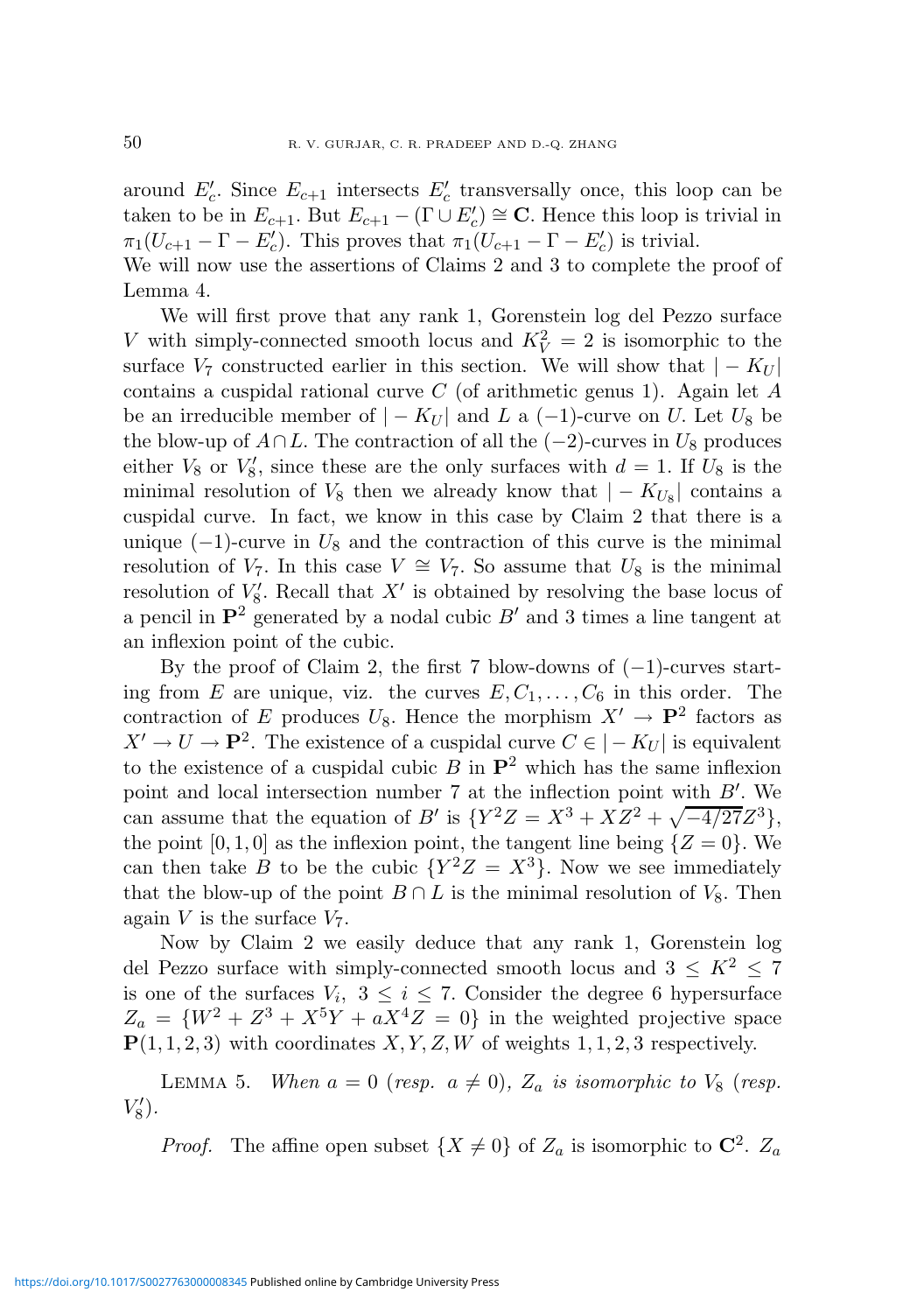has a unique singularity of type  $E_8$  at  $[0, 1, 0, 0]$  (see [6]). It is easy to see that the boundary curve  $\{X = 0 = W^2 + Z^3\}$  is isomorphic to a cuspidal cubic in  $\mathbf{P}^2$ ; in particular it is irreducible and hence  $Z_a$  has rank 1. If  $a = 0$ then the curve  $C := \{Y = 0\}$  is a cuspidal rational curve and does not pass through the singular point of  $Z_0$ . Futher, we have  $K_{Z_0} \sim -C$ . Hence  $Z_0$  is isomorphic to  $V_8$ . If  $a \neq 0$  then  $C := \{Y = 0\}$  does not pass through the singular point of  $Z_a$ . The curve  $C = \{W^2 + Z^3 + aX^4Z = 0\}$  in  ${\bf P}(1,2,3)$  is easily seen to be a smooth elliptic curve and  $K_{Z_a} \sim -C$ . In [6] it is shown that the local rings of  $Z_0$  and  $Z_a$  at their singular points are not isomorphic. Hence  $Z_a$  is isomorphic to  $V_8'$ . This completes the proof of lemma 5.

We have also proved parts (i), (ii) of Theorem 2. The part (iii) is shown in the construction of  $V_i$ , noting that  $d = K_{V_i}^2 = 9 - i$ .

### Proof of part (iv)

Recall that C is a cuspidal rational curve on  $V_i$  not passing through the singular point of  $V_i$ , where  $3 \le i \le 8$  and  $-K_{V_i} \sim C$ . Then  $C^2 = 9 - i$ . By blowing up  $V_i$  minimally at the singular point of  $C$  we get a normal crossing divisor with smooth rational irreducible components  $\cup_0^3 B_i$  on a normal projective surface  $V''_i$ , where  $B_0^2 = -1, B_1^2 = -2, B_2^2 = -3, B_3^2 = 3 - i, B_0$ intersects  $B_1, B_2, B_3$ . The curves  $B_1, B_2, B_3$  are mutually disjoint and  $B_3$ is the proper transform of C. Mumford's presentation for the fundamental group  $G$  of the boundary of a nice tubular neighborhood of  $\cup B_i$  is as follows  $(see [10]).$ 

$$
\langle e_2,e_3| \ (e_2e_3)^2=e_2^3=e_3^{i-3}\rangle
$$

Now assume that  $4 \leq i \leq 8$ . Then this group is finite. This is the fundamental group at infinity of the affine surface  $V_i - C$ .

LEMMA 6. For  $4 \leq i \leq 8$  the surface  $V_i - C$  is isomorphic to  $\mathbb{C}^2/G$ .

*Proof.* Denote the surface  $V_i-C$  by S. We have proved above that S has a unique singular point, say p. First we treat the case  $d = 1$ . As seen above, in this case S is isomorphic to the affine subset  $\{W^2 + Z^3 + X^5 = 0\}$  of the projective surface  $\{W^2 + Z^3 + X^5Y = 0\}$  considered above given by  $\{Y \neq 0\}.$ It is a classical fact that this S is isomorphic to the quotient of  $\mathbb{C}^2$  modulo the binary icosahedral group of order 120. Since  $d = 1$ , the fundamental group at infinity of S has the presentation  $\langle e_2, e_3 | (e_2 e_3)^2 = e_2^2 = e_3^5 \rangle$ . This group is the binary icosahedral group.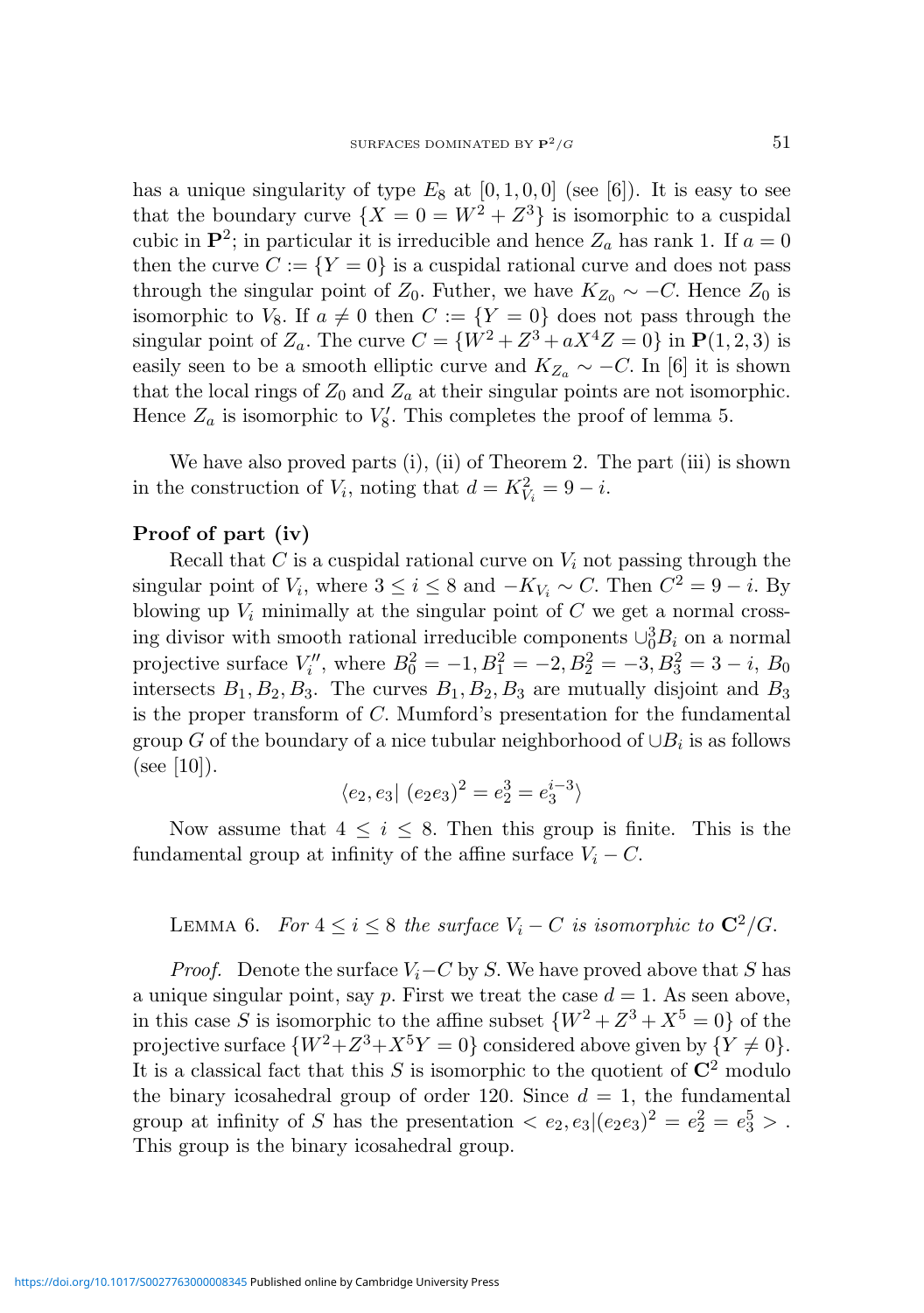Now we assume that  $4 \leq i \leq 7$ .

CLAIM. For a small nice neighborhood U of  $p$  in  $V_i$ , the natural homomorphism  $\pi_1(U - \{p\}) \to \pi_1(S - \{p\})$  is an isomorphism.

*Proof.* We will illustrate the proof by giving the argument for  $d = 2$ . Other cases are dealt in exactly the same way. The surface  $V_7$  is obtained from the elliptic surface X by contracting the curves  $E, C_1$  and all the other irreducible components of the type  $II^*$  fiber  $F_0$  except for  $C_2$ , giving rise to an  $E_7$ -singularity. Let D denote the inverse image of p in X. Clearly,  $S-\{p\} = X-(C\cup E\cup C_1\cup D)$ . Let N denote a suitable tubular neighborhood of  $F_0$  in X. It is easy to see that  $N - (E \cup C_1 \cup D)$  is a strong deformation retract of  $X - (C \cup E \cup C_1 \cup D)$ . The neighborhood N is a union of tubular neighborhoods  $N_1$ ,  $N_2$ ,  $N_D$  of  $C_1$ ,  $C_2$ ,  $D$  respectively. Since  $E \cap C_1$  is a single point  $(N_2 \cup N_D) - (C_1 \cup D)$  is a strong deformation retract of  $N - (E \cup C_1 \cup D)$ . Since  $C_1 \cap C_2$  is a single point  $N_D - D$  is a strong deformation retract of  $(N_2 \cup N_D) - (C_1 \cup D)$ . But  $N_D - D$  is nothing but  $U - \{p\}$ . This proves the claim.

Let W' denote the universal covering space of  $S - \{p\}$  and let W be the normalization of  $S$  in the function field of  $W'$ . By the claim just proved, W contains a unique point, say  $q$ , over  $p$ . This point is smooth by the claim just proved. Since  $V_7$  has rank 1 we see that  $\chi(S - \{p\}) = 0$  where  $\chi$  denotes the topological Euler number. Therefore,  $\chi(W') = 0$  and hence  $\chi(W) = 1$ . Now W is smooth, simply-connected and  $b_2(W) = 0$ , hence it is contractible.

Using  $-K_{V_7} \sim C$  we see easily that the canonical bundle of  $V_7''$  is linearly equivalent to a strictly negative linear combination of the curves  $B_0, B_1, B_2, B_3$ . It follows that  $\overline{\kappa}(S - \{p\}) = -\infty$ . The map  $W' \to S$  –  ${p}$  being unramified and proper we get  $\overline{\kappa}(W') = -\infty$ . This implies that  $\overline{\kappa}(W) = -\infty$ . Since W is contractible, by a fundamental result of Miyanishi-Sugie-Fujita, W is isomorphic to  $\mathbb{C}^2$ . This easily implies that  $S \cong \mathbb{C}^2/G$ , as desired. This completes the proof of Theorem 2.

#### §4. Proof of Theorem 1

Let  $V$  be a Gorenstein normal projective surface such that there is a surjective morphism  $f: \mathbf{P}^2 \to V$ . We claim that  $\pi_1(V^{\circ})$  is finite, where  $V^{\circ} = V \setminus \text{Sing } V$ . Since  $f^{-1}(\text{Sing } V)$  has codimension 2 in  $\mathbb{P}^2$ , the complement  $\mathbf{P}^2 \setminus f^{-1}(\text{Sing } V)$  is simply-connected. If  $W'$  is the universal cover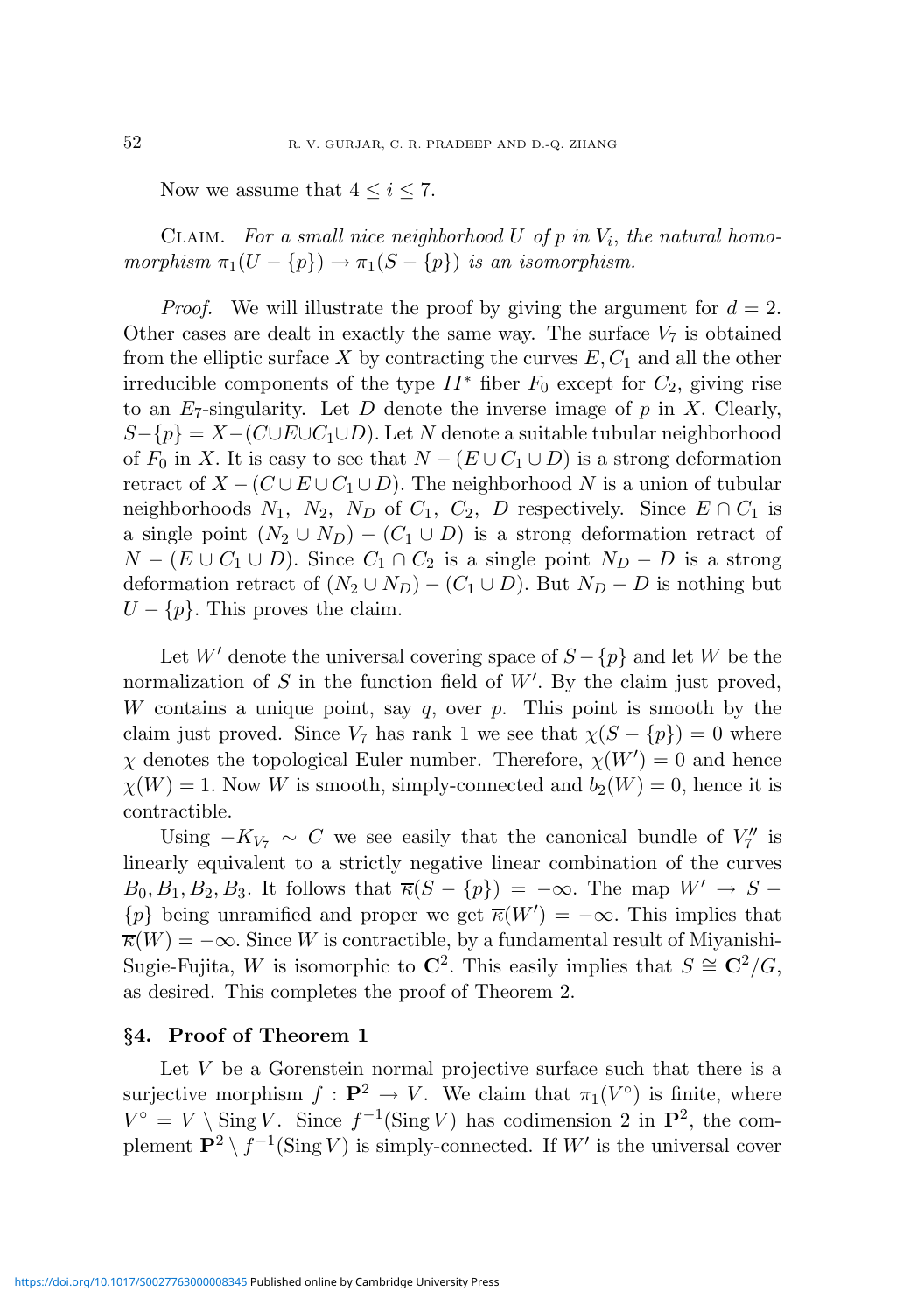of  $V^{\circ}$ , then by the standard properties of topological coverings the restriction of f factors through  $\mathbf{P}^2 \setminus f^{-1}(\text{Sing } V) \to W'$ . This easily proves the claim. Let  $W \to V$  be the quasi-universal cover of V. Then f factors as  $\mathbf{P}^2 \to W \to V$ . Now  $\pi_1(W^{\circ}) = (1)$  and W is Gorenstein of rank 1. From now onwards we will assume that  $V^{\circ}$  is simply-connected.

#### First we deal with the case  $d = 1$ .

Assume that  $V = V_8$ . We will show that there is no non-constant morphism  $\mathbf{P}^2 \to V_8$ .

Consider the surface  $V_4$ . Let p be the singular point and C the cuspidal rational curve on  $V_4^0$  such that  $K_{V_4} \sim -C$ . As in Theorem 2, one has  $C \sim 5\Delta$ , where  $\Delta$  is the image of the curve  $C_5$  in X. By Theorem 2 we have a quotient map  $\alpha$  of degree 5,  $\mathbb{C}^2 \to V_4 - C$ . Since  $\alpha$  is proper, a neighborhood of infinity of  $\mathbb{C}^2$  maps onto a neighborhood of infinity of  $V_4 - C$ . Since  $\mathbb{C}^2$  is simply connected at infinity, we can use an argument similar to the one at the beginning of this section to show that the order of the fundamental group at infinity of  $V_4 - C$  is at most 5. There is a unique point, say  $\tilde{p}$ , in  $\mathbb{C}^2$  over p. Let Z be the normalization of  $V_4$  in the function field of  $\mathbb{C}^2$ . We will show that Z is isomorphic to  $V_8$ .

Since  $V_4^0$  is simply-connected, the curve C is ramified. Hence its inverse image in  $Z$ , say  $D$ , is irreducible and maps homeomorphically onto  $C$ . If  $q$  is the singular point of C then the local analytic equation of C at  $q$  is  $z_1^2 + z_2^3 = 0$ . Hence the equation of Z at its point  $\tilde{q}$  over q is  $z_1^2 + z_2^3 + z_3^5 = 0$ . This is the only singular point of  $Z$  and it is clearly an  $E_8$ -singularity. As Z contains  $\mathbb{C}^2$ , we see that Z is a rank 1, Gorenstein log del Pezzo surface such that  $\pi_1(Z^0) = (1)$ . To see that Z is isomorphic to  $V_8$  we argue as follows.

There is a unique point in Z over  $C \cap \Delta$ . Since  $\Delta - \{p\} - (C \cap \Delta) \cong \mathbb{C}^*$ , we can prove easily that the inverse image of  $\Delta$  in Z, say  $\tilde{\Delta}$ , is irreducible and rational and it is smooth outside  $\tilde{p}$ . Note that on  $V_4$  we have  $-K_{V_4} \sim$  $5\Delta \sim C$ . From the simple-connectedness of  $Z^0$  we deduce that on Z we have  $D \sim \Delta$ . This implies that on Z there is a cuspidal rational curve  $\Delta$ contained in the smooth locus of Z such that  $-K_Z \sim \tilde{\Delta}$ . By Theorem 2 we infer that  $Z$  is isomorphic to  $V_8$ . As remarked above we will show that there is no non-constant morphism  $\mathbf{P}^2 \to V_4$ . This will prove that  $V_8$  is not dominated by  $\mathbf{P}^2$ .

The cases  $d = 2, 3, 4, 5$ .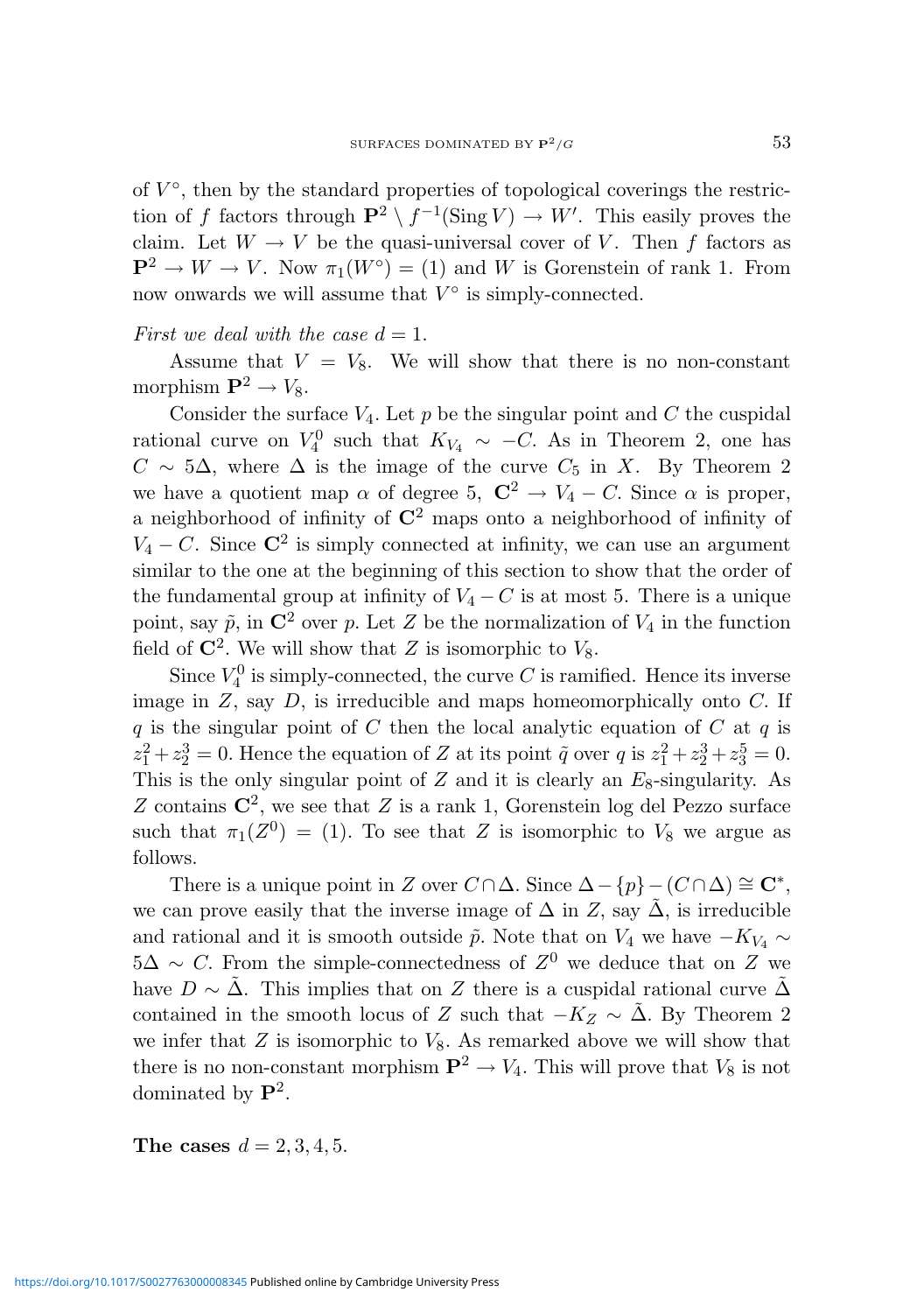First consider the cases  $d = 3, 4, 5$ . By Lemma 2,  $|-K_V|$  embeds V in  $\mathbf{P}^d$  and the image is projectively normal. Let  $T \subset \mathbf{C}^{d+1}$  be the cone over this embedding. The map  $T \setminus {\text{vertex}} \overset{\sigma}{\to} V$  is a locally trivial  $\mathbb{C}^*$ bundle. It is the associated principal bundle of the line bundle  $\mp K_V$  over  $V$ . The sign does not play any significant role in our argument so we use the negative sign. This gives the exact sequence

$$
\pi_1(\mathbf{C}^*) \to \pi_1(T^{\circ}) \to \pi_1(V^{\circ}) \to (1)
$$

where  $T^{\circ} = T \setminus \text{Sing } T$ . Since  $\pi_1(V^{\circ}) = 1$ , we see that  $\pi_1(\mathbf{C}^*) \to \pi_1(T^{\circ})$  is surjective.

LEMMA 7. The fundamental group of  $T^{\circ}$  is isomorphic to  $\mathbf{Z}/(d)$ .

*Proof.* Let  $C \subset V^{\circ}$  be the cuspidal rational curve with  $C \sim -K_V$ . Then  $C^2 = d$ . The inverse image  $\sigma^{-1}(C)$  is the total space of the principal bundle over C of the line bundle  $-K_V|_C$  which has degree d. If  $\overline{C} \stackrel{\beta}{\rightarrow} C$ is the normalization then  $\beta$  is a homeomorphism. The pull-back of the **C**<sup>\*</sup>-bundle on C to  $\overline{C}$  is a **C**<sup>\*</sup>-bundle of degree d. Since  $\overline{C} \cong P^1$ , this pullback has fundamental group isomorphic to  $\mathbb{Z}_d$ . It follows that  $\pi_1(T^{\circ})$  is a homomorphic image of  $\mathbf{Z}_d$ .

We will now construct a cyclic d-fold étale cover of  $T^{\circ}$ . Since  $\pi_1(V^{\circ}) =$ (1) and rank of V is one, the class group of V is cyclic. Let  $\Delta$  be the generator of the Weil divisor class group as given in Theorem 2, so that  $-K_V \sim d\Delta$  in Div(V), or  $\mathcal{O}(-K_V) \cong \mathcal{O}(\Delta)^{\otimes d}$  restricted to  $V^{\circ}$ . We can find a suitable covering  ${U_i}$  of  $V^{\circ}$  of Euclidean balls and transition functions  $f_{ij}$  for  $\mathcal{O}(\Delta)|_{V^{\circ}}$  such that  $f_{ij}^d$  are the transition functions for  $\mathcal{O}(-K_V)|_{V^{\circ}}$ . If  $\mathcal{T} \to V^{\circ}$  is the total space of the associated  $\mathbb{C}^*$ -bundle for  $\mathcal{O}(\Delta)$ , then the maps  $U_i \times \mathbf{C}^* \to U_i \times \mathbf{C}^*$  defined by  $(z, \lambda) \mapsto (z, \lambda^d)$  patch to give an étale cover of  $T \setminus \text{Sing } T$  of degree d. This proves the lemma.

The map  $\mathbf{P}^2 \to V \subset \mathbf{P}^d$  gives rise to a finite morphism  $\mathbf{C}^3 \stackrel{\pi}{\to} T$ . If  $W \to T$  is the quasi-universal  $\mathbf{Z}/(d)$ -cover then  $\pi$  factors as  $\mathbf{C}^3 \to W \to T$ . By lemma 3, W admits an action of  $\mathbb{C}^*$ . This is easily seen to be a good  $\mathbb{C}^*$ -action such that  $\mathbb{C}^3 \to W$  is a  $\mathbb{C}^*$ -equivariant map. For a general fiber F of  $\sigma$  in  $T^{\circ}$ ,  $\tau^{-1}(F)$  is smooth and irreducible because  $\pi_1(\mathbf{C}^*) \to \pi_1(T^{\circ})$ is surjective. Further,  $(W \setminus {\text{vertex}}}) // C^* \cong V$ .

We claim that the coordinate ring  $\Gamma(W)$  of W is a UFD. Since the map  $\mathbb{C}^3 \to W$  is proper we see that  $Div(W)$  is finite. Any non-trivial torsion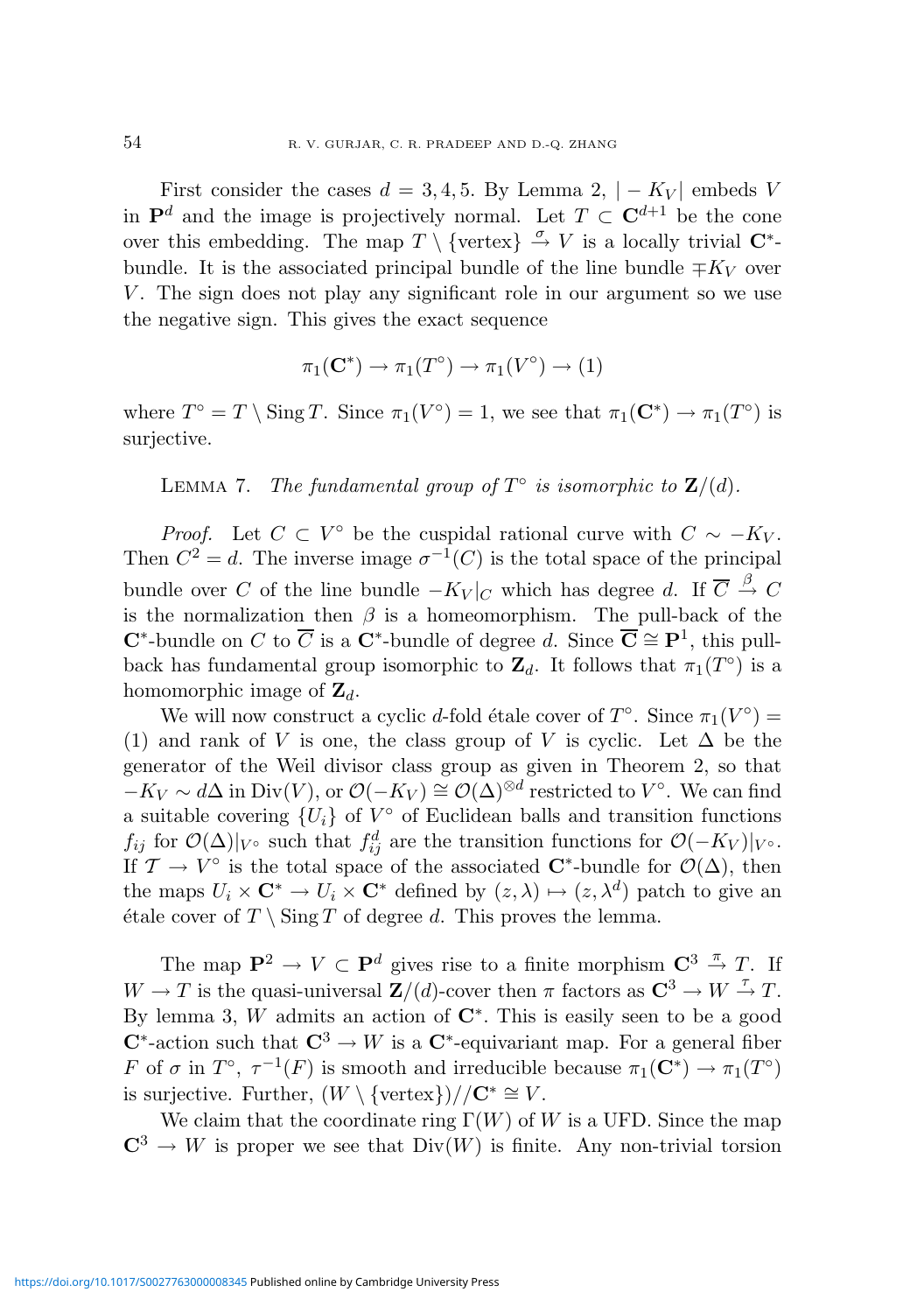line bundle on  $W^0$  gives rise to a non-trivial topological covering of  $W^0$ . But  $\pi_1(W \setminus \text{Sing } W) = (1)$ . Hence  $\Gamma(W)$  is a UFD. Recall that  $d = 3, 4$  or 5. Then  $G/\Gamma \cong \mathbf{Z}/(d)$ , where  $\Gamma = [G, G]$  and G is defined in Lemma 6.

Let Z be the inverse image of  $V \setminus C$  in  $W \setminus \{\text{vertex}\}\$ . Then  $Z \setminus l$  is the total space of the principal C<sup>∗</sup> -bundle associated to the line bundle  $\mathcal{O}(\Delta)|_{V \setminus C}$ , where l is the inverse image in Z of the singular point of V. Consider the following action of G on  $\mathbb{C}^2 \times \mathbb{C}^*$ . We consider the surjection  $\mu: G \to G/\Gamma(\cong {\bf Z}/(d)).$  Let  $\overline{g}$  be a generator of  $G/\Gamma$  and g a lift of  $\overline{g}$  in G. Any element of G has the unique expression  $\gamma.g^b$ ,  $\gamma \in \Gamma$  and  $0 \leq b \leq d-1$ . Let  $h = \gamma g^b$  act on  $(z, \lambda)$  by  $h(z, \lambda) = (hz, \omega^b \lambda)$ , where  $\omega = \exp(2\pi i/d)$ .

LEMMA 8. With the above action we have  $(\mathbf{C}^2 \times \mathbf{C}^*)/G \cong Z$ .

*Proof.* Recall that the inverse image of  $V \setminus C$  in T is isomorphic to  $(V \backslash C) \times \mathbf{C}^* \approx (\mathbf{C}^2/G) \times \mathbf{C}^*$ . This is because  $K_V|_{V \backslash C}$  is a trivial line bundle. Define the map  $\alpha$  :  $\mathbf{C}^2 \times \mathbf{C}^* \to (\mathbf{C}^2/G) \times \mathbf{C}^*$  given by  $(z, \lambda) \mapsto (\overline{z}, \lambda^d)$ . If  $\gamma g^b$ is an arbitrary element of G as above, then  $\alpha((\gamma g^b)(z,\lambda)) = (\overline{z}, \lambda^d)$ . Hence the map  $\alpha$  factors through  $\overline{\alpha}$  :  $(\mathbf{C}^2 \times \mathbf{C}^*)/G \to (\mathbf{C}^2/G) \times \mathbf{C}^*$ . If  $q \in \mathbf{C}^2/G$ is a smooth point of  $\mathbb{C}^2/G$  then  $\alpha^{-1}(q,\lambda)$  has  $d|G|$  points. Hence  $\overline{\alpha}^{-1}(q,\lambda)$ has d points and  $\overline{\alpha}$  is étale outside  ${\overline{0}} \times {\bf C}^*$ . We see easily that the inverse image of an orbit  $q \times \mathbb{C}^*$  in  $(\mathbb{C}^2 \times \mathbb{C}^*)/G$  is connected. On the other hand, for the map  $W \setminus {\text{vertex}} \to T \setminus {\text{vertex}}$ , we have proved that any good orbit  $q \times \mathbb{C}^* \subset T \setminus \{\text{vertex}\}\$ lifts to a single orbit in  $W \setminus \{\text{vertex}\}\$ . From these two observations, we deduce that  $\mathbb{C}^2 \times \mathbb{C}^*/G$  is naturally isomorphic to Z, proving the lemma.

We now come to the punch line (deducing a contradiction to the fact that the affine open subset  $Z \subseteq W$  also has a UFD as the coordinate ring).

LEMMA 9. The affine 3-fold  $(\mathbf{C}^2 \times \mathbf{C}^*)/G$  is not a UFD.

*Proof.* The map  $\mathbb{C}^2 \times \mathbb{C}^* \to (\mathbb{C}^2 \times \mathbb{C}^*)/G$  is unramified outside  $\{\overline{0}\} \times$  $\mathbb{C}^*$ , which has codimension 2. Let U be the group of units in the coordinate ring R of  $\mathbb{C}^2 \times \mathbb{C}^*$ . Then  $U \cong \mathbb{C}^* \times \mathbb{Z}$ t. Here  $\mathbb{C}^*$  is the multiplicative unit group of the underlying base field and  $Zt$  generates the group of units of  $\mathbb{C}^*$  (modulo the non-zero constants). By Samuel's descent theory (see [12], Chapter III), the divisor class group of  $(\mathbb{C}^2 \times \mathbb{C}^*)/G$  is  $H^1(G, U)$ . Consider the short exact sequence of G-modules

$$
(1) \to \mathbf{C}^* \to U \to \mathbf{Z}t \to (1)
$$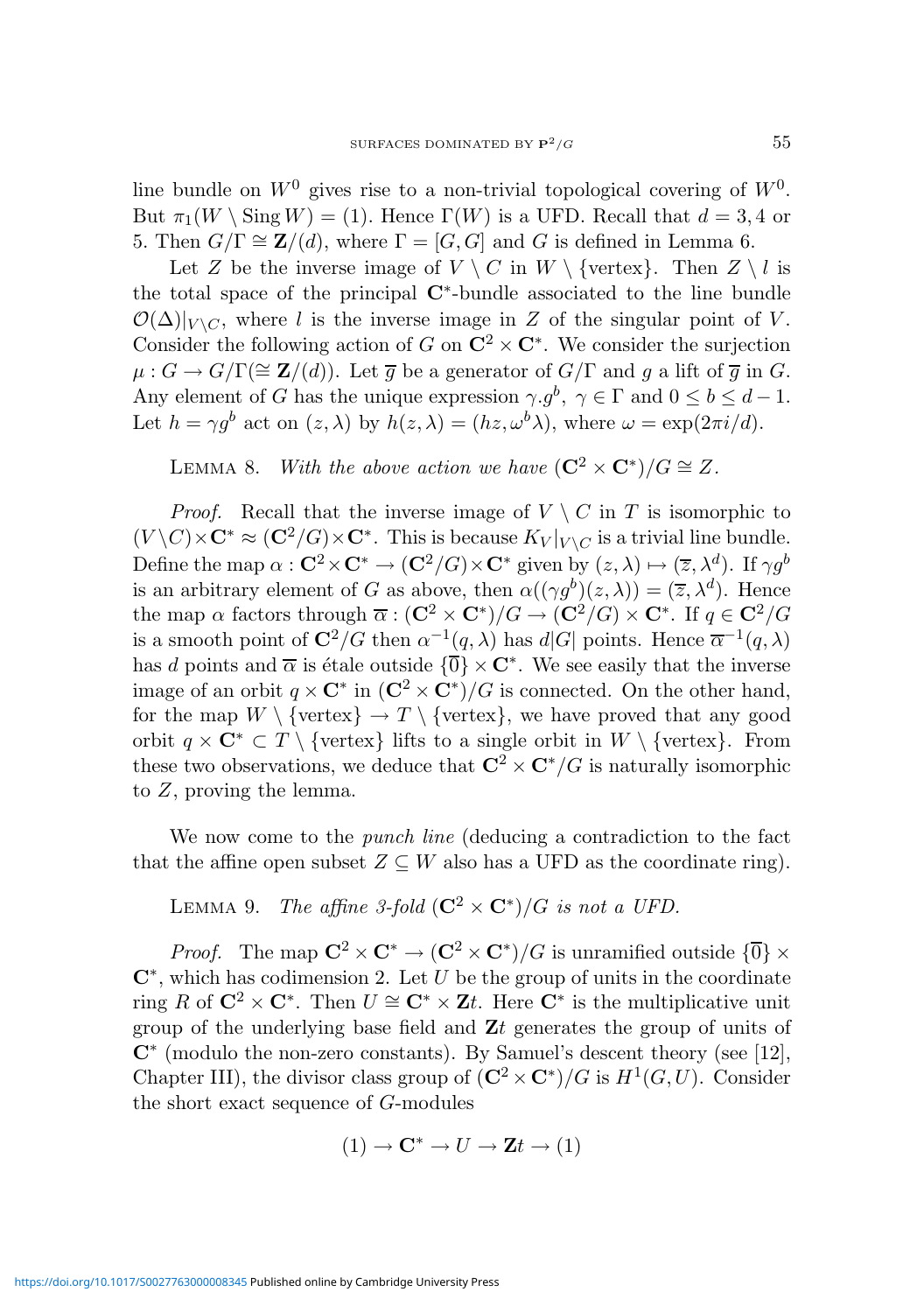Here, we consider  $U/\mathbf{C}^* \cong \mathbf{Z}t$  as a G-module. The long exact cohomology sequence corresponding to this looks like

$$
(1) \to H^0(G, \mathbf{C}^*) \to H^0(G, U) \to H^0(G, \mathbf{Z}t)
$$

$$
\to H^1(G, \mathbf{C}^*) \to H^1(G, U) \to \cdots
$$

Now  $H^0(G,\mathbf{Z}t)$  is the cyclic subgroup of  $\mathbf{Z}t$  of index d invariant under G and  $H^0(G, U)$  is a direct sum  $H^0(G, \mathbb{C}^*) \oplus H^0(G, \mathbb{Z}^*)$ . Hence  $H^1(G, \mathbb{C}^*)$  is a subgroup of  $H^1(G, U)$ . On the other hand, since G acts trivially on the field of constants  $\mathbf{C}, H^1(G, \mathbf{C}^*) = \text{Hom}(G, \mathbf{C}^*) \cong \text{Hom}(G/\Gamma, \mathbf{C}^*) \cong \mathbf{Z}/(d)$ . But  $d \neq 1$  by assumption. This proves the lemma.

So we have proved that V cannot be an image of  $\mathbf{P}^2$ , for those  $V = V_i$ with  $d = K_{V_i}^2 = 9 - i = 1, 3, 4, 5$ .

Next we consider the cases  $d = 2, 6, 8$ .

The case  $d=2$ .

In this case  $|-K_V|$  does not give an embedding of V but  $|-2K_V|$  gives a projectively normal embedding of V in  $\mathbf{P}^6$ . Let T denote the affine cone over this embedding. Then we work with this cone  $T$ . An easy modification of the argument for  $3 \leq d \leq 5$  shows that  $V_i$   $(i = 9-d = 7)$  is not an image of  $\mathbf{P}^2$ .

### The case  $d = 6$ .

In this case  $V \backslash C$  is not isomorphic to  $\mathbb{C}^2/G$ . In fact  $V \backslash C$  has singularity type  $A_1 + A_2$ . Consider the action of  $\mathbb{Z}_6$  on  $\mathbb{P}^2$  given by  $\sigma[x_0, x_1, x_2] =$  $[x_0, \omega x_1, -x_2]$  where  $\omega = \exp(2\pi i/3)$ . Let  $x, y$  be suitable affine coordinates on  $\mathbf{P}^2 \setminus \{x_0 = 0\}$ . Then  $\sigma(x, y) = (-x, \omega y)$  and  $\sigma^2(x, y) = (x, \omega^2 y)$  which implies that  $\sigma^2$  is a pseudo-reflection. Similarly  $\sigma^3$  is a pseudo-reflection. Hence  $\mathbf{C}^2/\langle \sigma \rangle$  is smooth and hence isomorphic to  $\mathbf{C}^2$ .

Consider  $\mathbf{P}^2 \setminus \{x_1 = 0\}$ . Now  $\sigma(x, y) = (\omega^2 x, -\omega^2 y)$  and  $\sigma^3(x, y) =$  $(x, -y)$  and hence  $\sigma^3$  is a pseudo-reflection. The ring of invariants of  $\sigma^3$  is  $\mathbf{C}[x,y^2]$ . The action of  $\overline{\sigma}$  on  $\mathbf{C}[x,y^2]$  is  $(x,y^2) \mapsto (\omega^2 x, \omega y^2)$ . This gives an  $A_2$ -singularity.

Finally consider  $\mathbf{P}^2 \setminus \{x_2 = 0\}$ . In this case  $\sigma(x, y) = (-x, -\omega y)$  which implies that  $\sigma^2(x,y) = (x,\omega^2 y)$ . The invariants are  $\mathbb{C}[x,y^3]$  and hence  $\overline{\sigma}(x, y^3) = (-x, -y^3)$ . This gives an A<sub>1</sub>-singularity on the quotient.

By Theorem 2,  $\mathbf{P}^2/\langle \sigma \rangle = V_3$  where  $d = K_{V_3}^2 = 9 - 3 = 6$ . In other words,  $V_3$  ( $d = 6$ ) is the quotient of  $\mathbf{P}^2$  by an action of  $\mathbf{Z}/(6)$ .

The case  $d = 8$ .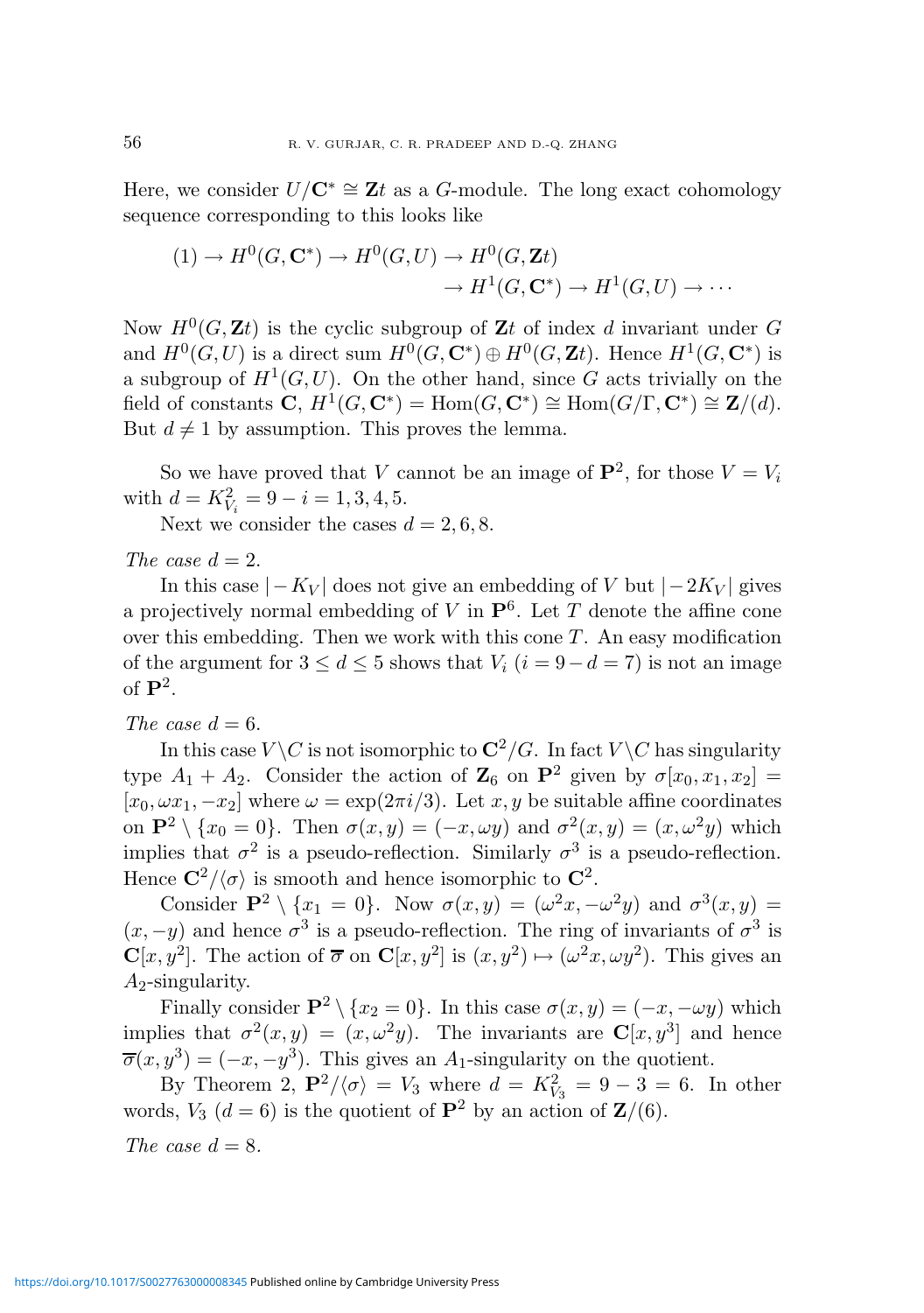In this case V is the quadric cone Q in  $\mathbf{P}^3$ . Let  $\mathbf{Z}/(2)$  act on  $\mathbf{P}^2$  by  $\sigma[x_0, x_1, x_2] = [-x_0, -x_1, x_3]$ . Then  $V \cong \mathbf{P}^2/\mathbf{Z}/(2)$ .

In conclusion, we have so far proved that if  $V$  is a rank 1, Gorenstein log del Pezzo surface such that  $\pi_1(V^0)$  is trivial and there is a non-constant morphism  $\mathbf{P}^2 \to V$  then V is isomorphic to either  $\mathbf{P}^2$ , Q, a surface of singularity type  $A_1 + A_2$ , or  $V_8'$ . The values of d in these cases are  $9, 8, 6, 1$ respectively. We will next prove that if  $V$  is a rank 1, Gorenstein log del Pezzo surface dominated by  $\mathbf{P}^2$  such that  $\pi_1(V^0)$  is non-trivial then its quasi-universal cover is either  $\mathbf{P}^2$  or Q. Let W be the quasi-universal cover of V and  $g: W \to V$  the covering map. Then W is a rank 1 Gorenstein, log del Pezzo surface dominated by  $\mathbf{P}^2$  such that  $\pi_1(W^{\circ}) = (1)$ .

Assume first that  $K_W^2 = 1$ . Since  $K_W \sim g^* K_V$ , we get  $K_W^2 = 1 = \deg g \cdot K_V^2$ . This means that g is an isomorphism. Hence  $V_8, V'_8$  cannot occur as the quasi-universal cover of V .

Suppose that W is of singularity type  $A_1 + A_2$ . Let the singular points of W be p, q. As g is unramified over  $V^{\circ}$ , the images  $p' := g(p)$ ,  $q' := g(q)$  are singular points of *V*. Also,  $6 = K_W^2 = (\deg g)K_V^2$ . We analyse the possible cases.

Case 1. Suppose that deg  $q = 2$ . Then any singular point of V other than  $p', q'$  is an A<sub>1</sub>-singular point. Let  $\tilde{V} \to V$  be a minimal resolution of singularities. Since  $K_V^2 = 3$  and  $\rho(V) = 1$ , the number of irreducible exceptional curves for the map  $\tilde{V} \to V$  is 6. It is easy to see that  $p', q'$  are of type  $A_3, A_5$  respectively. This is a contradiction.

Case 2. Suppose that  $\deg g = 3$ . Then  $K_V^2 = 2$  and the number of exceptional curves for  $\tilde{V} \to V$  is 7. The type of  $p'$  is  $A_5$  and  $q'$  will give rise to more than 2 exceptional curves. This is a contradiction.

Case 3. Suppose that  $\deg g = 6$ . Now  $K_V^2 = 1$  and the number of exceptional curves is 8. The local fundamental groups at  $p', q'$  have orders 12, 18 respectively. Looking at the possible Dynkin types of these singularities we arrive at a contradiction.

This proves part (2) of Theorem 1.

## Proof of Part (3).

As above, let  $f : \mathbf{P}^2 \to V$  be a non-constant morphism. We will assume that V is not  $V_8'$ . Assume that the quasi-universal cover of V is Q. We will prove that V is isomorphic to  $\mathbf{P}^2/H$  for a suitable finite group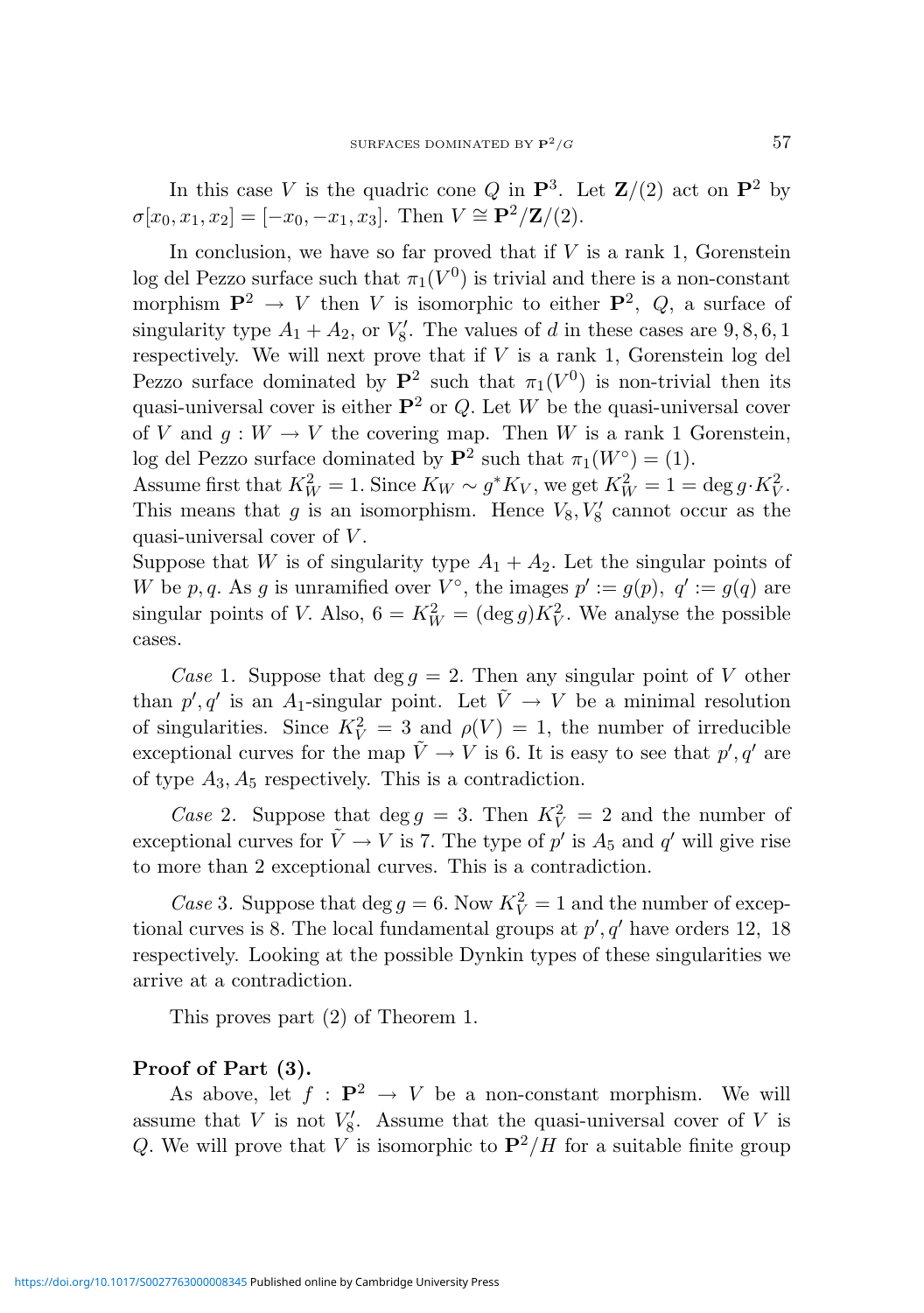of automorphisms H of  $\mathbf{P}^2$ . Of course this  $\mathbf{P}^2$  may not be the same as the projective plane dominating  $V$ .

Let  $q$  be the singular point of  $Q$ . It is easy to see that  $Q$  contains a smooth rational curve D with  $D^2 = 2$  and not passing through q. Further,  $\pi_1(Q - D - \{q\}) = \mathbf{Z}/(2)$ . If Y is the universal cover of  $Q - D - \{q\}$  then the normalization of Q in the function field of Y is isomorphic to  $\mathbf{P}^2$  such that the inverse image of D in  $\mathbf{P}^2$  is a line. We will use this observation below.

By assumption, V is isomorphic to  $Q/G$  with  $G = \pi_1(V^0)$ , and the map  $Q \to V$  is unramified over  $V^0$ . Then  $K_Q^2 = 8 = |G|K_V^2$ . Therefore  $|G|$  is of order 2,4 or 8. The action of G extends uniquely to the minimal resolution of singularities of Q, viz. to Hirzebruch surface  $\Sigma_2$ . Let M be the unique  $(-2)$ -curve on  $\Sigma_2$  and let L be a fiber of the  $\mathbf{P}^1$ -fibration on  $\Sigma_2$ . Then G acts naturally on |D| and D ∼ M + 2L. The linear system  $|D|$  is parametrized by  $\mathbf{P}^3$ . The subspace of members of this of the form  $M + 2L'$ , where L' is a fiber of the P<sup>1</sup>-fibration is parametrized by P<sup>2</sup>. This 2-dimensional subspace is clearly stable under the action of G. The complement of this 2-dimensional subspace in  $|D|$  is parametrized by  $\mathbb{C}^3$ . As G is a finite 2-group, by a standard result in Smith Theory the action of G on  $\mathbb{C}^3$  has a fixed point (see, [2]). This means that there is an irreducible smooth rational curve  $D_0 \in |D|$  which is stable under G. Hence the set  $Q - D_0 - \{q\}$  is also G-stable. This implies that the map  $Q \rightarrow V$  is unramified over  $Q-D_0-\lbrace q \rbrace-A_2$  with a finite set  $A_2$  and  $Q-D_0-\lbrace q \rbrace-A_2$ is the full inverse image of its image in V. From the observation made in the beginning, we conclude that there is a line C in  $\mathbf{P}^2$  such that the composite map  $\mathbf{P}^2 - C - {q_1} - A_1 \rightarrow V - E - {q_3} - A_3$  is unramified, where  $E, q_3, A_3$ (resp.  $C, q_1, A_1$ ) are images (resp. inverse images) of  $D, q, A_2$  in V (resp.  $\mathbf{P}^2$ ). Since  $\mathbf{P}^2 - C - \{q_1\} - A_1$  is simply-connected, the morphism  $\mathbf{P}^2 \to V$ is a Galois map.

To complete the proof of part  $(3)$ , we will now show that  $V'_8$  is not isomorphic to a quotient  $\mathbf{P}^2/G$ . Suppose that  $V = V_8' \cong \mathbf{P}^2/G$  and let  $f : \mathbf{P}^2 \to V$  be the quotient map and deg  $f = n$ . Let  $\Gamma_1, \ldots, \Gamma_m$  be the irreducible components of the branch locus in V. Denote by  $\Gamma_{ij}$  the irreducible components of  $f^{-1}\Gamma_i$  with ramification index  $e_i$ . Then  $f^*\Gamma_i =$  $\Sigma_j e_i \Gamma_{ij}$ . For the canonical bundle we have  $K_{\mathbf{P}^2} \sim f^* K_V + \Sigma_{i,j} (e_i - 1) \Gamma_{ij}$ . Write  $\Gamma_i \sim \delta_i C$ , where C is an irreducible curve on V such that  $K_V \sim -C$ . This gives  $K_{\mathbf{P}^2} \sim \Sigma_i f^*(\frac{e_i-1}{e_i})$  $\frac{i-1}{e_i} \delta_i - 1$  C. Since  $K_{\mathbf{P}^2}$  is negative, we infer easily that the branch curve in  $\dot{V}$  is irreducible and  $\delta_i = 1$ . This means that the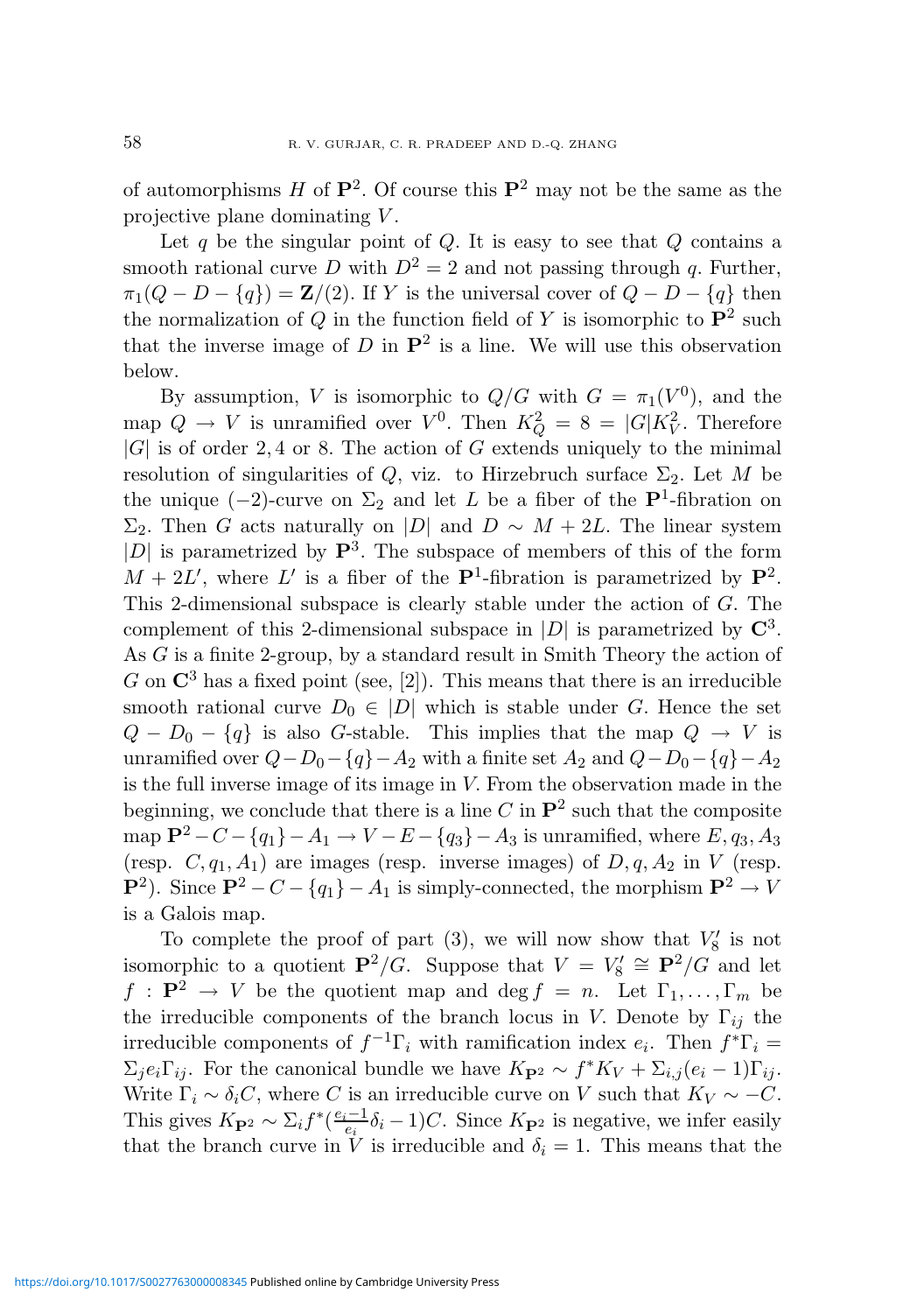branch curve is a member of  $|-K_V|$ . But it can be easily seen from the arguments used earlier that for any member D of  $|-K_V|$  the complement  $V \setminus D$  is simply-connected. This shows that  $V_8'$  is not a quotient of  $\mathbf{P}^2$ . This also completes the proof of Theorem 1.

# §5. Classification of Gorenstein quotients of  $P^2$

Let  $V = \mathbf{P}^2/G$  be a normal Gorenstein quotient of  $\mathbf{P}^2$ .

*Case* 1. The quotient map  $f : \mathbf{P}^2 \to V$  is a quasi-universal covering. In this case  $9 = (\deg f)K_V^2$ . Hence  $|G| = 3$  or 9.

Case 1.1. Suppose that  $|G| = 3$ .

In this case every singular point of V is an  $A_2$ -singularity. Let  $\tilde{V} \to V$ be the minimal resolution of singularities. Since  $K_V^2 = 3$ , the number of irreducible components of the exceptional divisor for the map  $\tilde{V} \to V$  is 6. This means that V has exactly three singular points. It is easy to see that in a suitable coordinate system, the action of a generator of  $G$  is given by  $[X, Y, Z] \to [X, \omega Y, \omega^2 Z]$ , where  $\omega$  is a primitive cubic root of unity.

Case 1.2. Suppose that  $|G| = 9$ .

Now  $K_V^2 = 1$ . The number of irreducible components of the exceptional divisor for the map  $\tilde{V} \to V$  is 8. The map f is unramified outside finitely many points. Hence the order of the local fundamental group at any singular point of V divides 9. First, we claim that  $A_8$  cannot occur as a singularity of  $V$ . For otherwise  $V$  has no other singularity and the map  $f$  is unramified outside the singular point and there is a unique singular point in  $\mathbf{P}^2$  over this point. But  $\chi(\mathbf{P}^2 \setminus \{ \text{one point} \}) = 2 = \chi(V \setminus \{ \text{one point} \})$ . This contradicts the multiplicativity of  $\chi$  for topological coverings. We deduce that V has exactly four  $A_2$ -type singular points. There are exactly three distinct points in  $\mathbf{P}^2$  over each of these. We claim that G is isomorpic to a direct sum  $\mathbf{Z}/(3) \oplus \mathbf{Z}/(3)$  so that  $\pi_1(V^0) \cong \mathbf{Z}/(3) \oplus \mathbf{Z}/(3)$ . Assume that G is cyclic, say  $G = \langle g \rangle$ . We can assume that the action of g sends  $[X, Y, Z] \to [\omega X, \omega^q Y, Z]$  for some integer q, where  $\omega = \exp(2\pi i/9)$ . The point  $[0, 0, 1]$  is fixed under the group and the action of G near this point cannot have any non-trivial pseudo-reflection as the map  $f$  is divisorially unramified. Since the singularities in  $V$  are Gorenstein we deduce that  $q = 8$ . But this produces an  $A_8$ -type singularity. This proves the claim.

Now we will construct an explicit example giving such a surface. Let  $G = \mathbf{Z}/(3) \oplus \mathbf{Z}/(3) = (g_1) \oplus (g_2)$ , where  $g_1$  sends  $[X, Y, Z] \mapsto [X, \omega Y, \omega^2 Z]$ where  $\omega$  is a primitive cube root of unity and  $g_2$  sends  $[X, Y, Z] \mapsto [Z, X, Y]$ .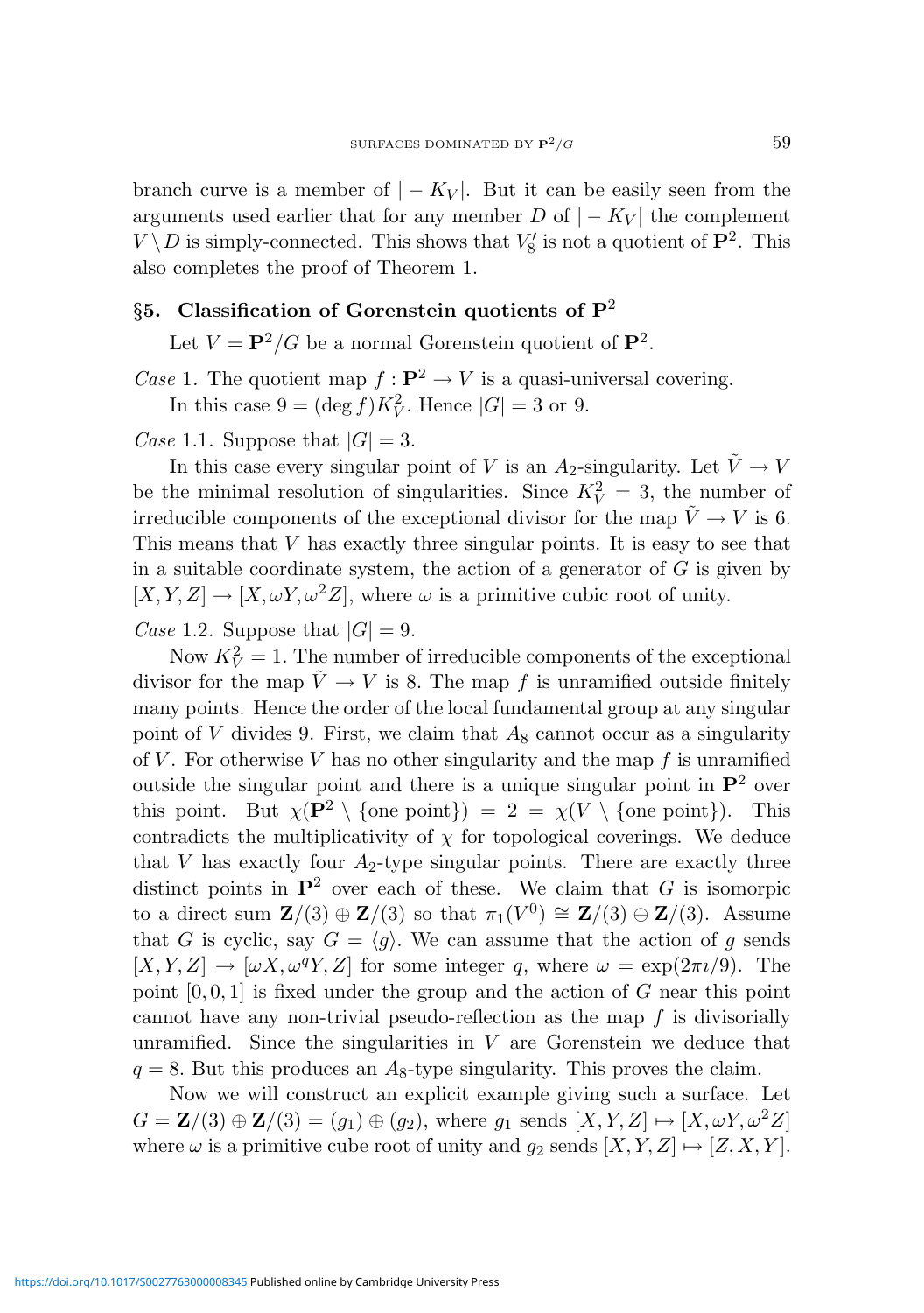Let  $W = \mathbf{P}^2/(g_1)$ . The points [1, 0, 0], [0, 1, 0] and [0, 0, 1] are fixed by  $g_1$ and form a single  $q_2$ -orbit. Their images in W are  $A_2$  type singular points. The points [1, 1, 1], [1,  $\omega$ ,  $\omega^2$ ] and [1,  $\omega^2$ ,  $\omega$ ] are fixed by  $g_2$  and form a single  $g_1$ -orbit. Their image in W is another  $A_2$  type singular point. The points [1, 1,  $\omega$ ], [1,  $\omega$ , 1] and [1,  $\omega^2$ ,  $\omega^2$ ] form both a single  $g_1$ -orbit and a single g<sub>2</sub>-orbit. Their image in V is a singular point of type  $A_2$ . Finally  $[1, \omega^2, 1]$ , [1, 1,  $\omega^2$ ], [1,  $\omega$ ,  $\omega$ ] form both a single  $g_1$ -orbit and a single  $g_2$ -orbit. Their image in  $V$  is the fourth singular point of type  $A_2$  in  $V$ .

Case 2.  $h: Q \to V$  is the quasi-universal covering. Let H be the Galois group.

Let q be the singular point of Q. In this case,  $8 = (\deg g)K_V^2$ .

Case 2.1. Suppose that  $|H| = 2$ .

Since  $K_V^2 = 4$  the number of exceptional irreducible components for  $\tilde{V} \rightarrow V$  is 5. The image of q is of  $A_3$ -type. All other singular points are of  $A_1$ -type. Thus V has singularity type  $A_3, A_1, A_1$ . By Theorem 1,  $V \cong \mathbf{P}^2/G$  with  $|G| = 4$ . The existence of type  $A_3$  singularity on V shows that  $G \cong \mathbf{Z}/(4)$ .

An explicit example in this case is given as follows. Let  $q$  be the automorphism of  $\mathbf{P}^2$  of order 4 sending  $[X, Y, Z] \mapsto [X, iY, -iZ]$  where *i* is a square root of −1. The point [1, 0, 0] is fixed by g and every point on  $X = 0$  is fixed by  $g^2$ . No other point of  $\mathbf{P}^2$  has a non-trivial isotropy group. The image of  $[1, 0, 0]$  on V is an  $A_3$  type singularity and the images of  $[0, 1, 0]$ and [0, 0, 1] on V are  $A_1$  type singular points. The quotient  $\mathbf{P}^2/(g^2)$  is the quadric Q.

Case 2.2. Suppose that  $|H| = 4$ .

Now  $K_V^2 = 2$ . The number of irreducible exceptional curves for  $\tilde{V} \rightarrow V$ is 7. The image of  $q$  in  $V$ , say  $q'$ , has local fundamental group of order 8. If  $q'$  is of type  $A_7$  then V has no other singular points. But this contradicts the multiplicativity of  $\chi$ .

Hence  $q'$  is of  $D_4$ -type. Then the other singular points of V are of type  $A_1, A_2$  or  $A_1, A_1, A_1$ . But the order of the local fundamental group of any other singular point is a divisor of 4. Hence we conclude that  $V$  has singularity type  $D_4 + 3A_1$ . By Theorem 1,  $V \cong \mathbf{P}^2/G$  with  $|G| = 8$ . The existence of the type  $D_4$  singularity on V shows that G is the binary dihedral group of order 8. An explict action of  $G$  is as follows. Let  $g_1$  map  $[X, Y, Z] \mapsto [X, iY, -iZ]$  and  $g_2$  map  $[X, Y, Z] \mapsto [X, iZ, iY]$ . Then  $g_1, g_2$ generate a group of order 8 such that the subgroup  $(g_1)$  has index 2 and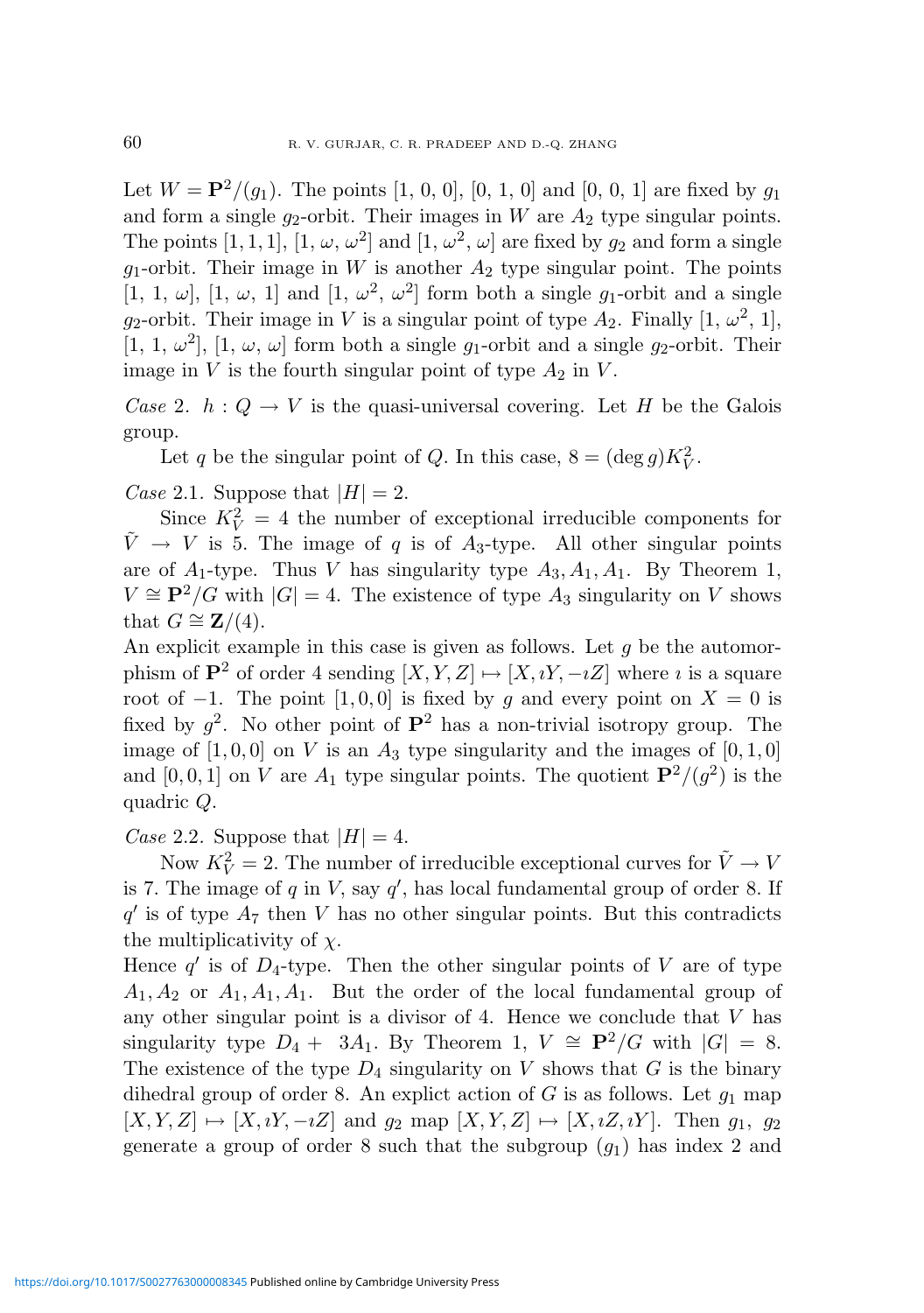hence normal in G. Arguing as in case 1.2 by considering the intermediate quotient  $W = \mathbf{P}^2/(q_1)$  we see that V has singularity type  $D_4 + 3A_1$ .

Case 2.3. Suppose that  $|G| = 8$ .

Now  $K_V^2 = 1$  and the number of irreducible exceptional curves for  $\tilde{V} \rightarrow V$  is 8. The image  $q'$  of q has local fundamental group of order 16. This cannot be of  $A_{15}$ -type. Hence  $q'$  is of type  $D_6$ . The other singular points are of type  $A_2$  or  $A_1, A_1$ . Again  $A_2$  cannot occur because the order of the local fundamental group is not a divisor of 8. Hence  $V$  is of singularity type  $D_6 + 2A_1$ . We claim that this case cannot occur. Over a singular point of type  $A_1$  there are four points in  $Q$ . This easily contradicts the multiplicativity of  $\chi$ .

Finally, we consider the surface  $V_3$  of singularity type  $A_1 + A_2$ . An explicit action of  $\mathbf{Z}/(6)$  on  $\mathbf{P}^2$  which produces this quotient is as follows. Let q be an automorphism of  $\mathbf{P}^2$  of order 6 sending  $[X, Y, Z] \mapsto [X, -Y, \omega Z]$ , where  $\omega$  is a primitive cube root of unity. The image of [0, 1, 0] in V is an  $A_1$  type singularity. The image of [0,0,1] in V is an  $A_2$  type singularity. We have thus proved the following result.

LEMMA 10. If  $\mathbf{P}^2$  is the quasi-universal cover of a normal, Gorenstein, projective surface V (not isomorphic to  ${\bf P}^2)$  then either  $V^0$  has fundamental group  $\mathbf{Z}/(3)$  and singularity type  $3A_2$ , or the fundamental group of  $V^0$  is  $\mathbf{Z}/(3) \oplus \mathbf{Z}/(3)$  and V is of singularity type  $4A_2$ .

If Q is the quasi-universal cover of a normal projective Gorenstein surface V (not isomorphic to Q) then either the order of the fundamental group of  $V^0$  is 2, V is of singularity type  $A_3 + 2A_1$  and  $V \cong \mathbf{P}^2/\mathbf{Z}/(4)$ , or the order of the fundamental group of  $V^0$  is 4, V is of singularity type  $D_4 + 3A_1$  and  $V \cong \mathbf{P}^2/H$  with H the quaternion group of order 8.

The only other Gorenstein surface not covered by the above cases which is isomorphic to a quotient of  $\mathbf{P}^2$  is the surface  $V_3$  of singularity type  $A_1 +$ A<sub>2</sub>. The fundamental group of  $V_3^0$  is trivial and  $V_3 \cong \mathbf{P}^2/\mathbf{Z}/(6)$ .

### §6. Log del Pezzo non-Gorenstein case

Assume that  $f: \mathbf{P}^2 \to V$  is surjective and V is a log del Pezzo surface such that  $\pi_1(V^{\circ}) = (1)$ . Let  $V \subset \mathbf{P}^N$  be a suitable projectively normal embedding and T the cone over V in  $\mathbb{C}^{N+1}$ . Then we get a finite map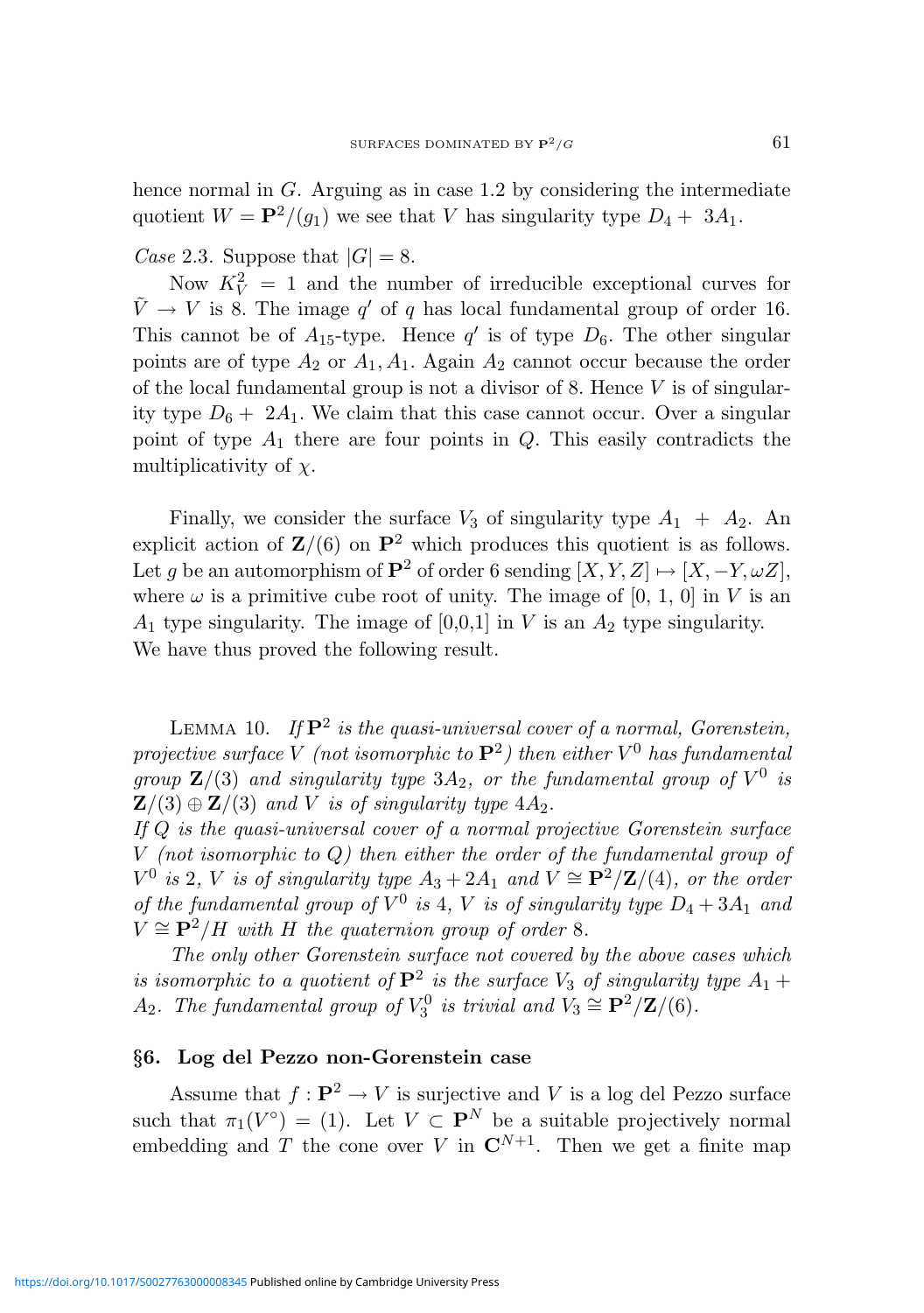$\mathbb{C}^3 \to T$ . Denote by W the quasi-universal cover of W. As before T admits a good  $\mathbb{C}^*$ -action such that the map  $\mathbb{C}^3 \to T$  is  $\mathbb{C}^*$ -equivariant.

CONJECTURE 1. Let Y be a normal affine variety with a good  $\mathbb{C}^*$ action. Suppose  $\pi : \mathbb{C}^n \to Y$  is a proper surjective morphism which is  $\mathbb{C}^*$ -equivariant. Assume that  $\pi_1(Y \setminus \text{Sing } Y) = (1)$ . Then Y is isomorphic to  $\mathbf{C}^n$  with a suitable good  $\mathbf{C}^*$ -action.

If this conjecture has an affirmative answer then  $Y/\mathbb{C}^*$  is a weighted projective space  $\mathbf{P}(a, b, c, \ldots)$ . In the case of log del Pezzo surface under consideration, we know that  $W//\mathbb{C}^* \cong V$ . Hence V is isomorphic to  ${\bf P}(a, b, c)$ . Therefore an affirmative answer to the above conjecture gives an affirmative answer to

CONJECTURE 2. Let  $V$  be a log del Pezzo surface with a surjective morphism  $f: \mathbf{P}^2 \to V$ . Then V is isomorphic to a quotient  $\mathbf{P}(a, b, c)/G$ , with G isomorphic to the fundamental group  $\pi_1(V^{\circ})$ . In particular, if  $V^{\circ}$  is simply-connected then V is isomorphic to  $\mathbf{P}(a, b, c)$ .

*Remark.* In the Gorenstein case,  $d = 8$  corresponds to  $P(1, 1, 2)$  and  $d = 6$  to  ${\bf P}(1, 2, 3)$ .

#### **REFERENCES**

- [1] Alekseev, V. A. and Kolpakov-Miroshnichenko, I. Ya., On quotient surfaces of  $\mathbb{P}^2$ by a finite group, Russian Math. Surveys, 43-5 (1988), 207–208.
- [2] Bredon, G. E., Introduction to Compact Transformation Groups, Pure and Applied Mathematics, Vol. 46, Academic Press, 1972.
- [3] Demazure, M., Surfaces de del Pezzo, Lecture Notes in Math. Vol. 777, Springer, Berlin-Heidelberg-New York, 1980.
- [4] Hidaka, F. and Watanabe, K., Normal Gorenstein surfaces with ample anti-canonical divisor, Tokyo J. Math., 4 (1981), 319–330.
- [5] Gurjar, R. V. and Shastri, A. R., The fundamental group at infinity of affine surfaces, Comment. Math. Helvitici, 59 (1984), 459–484.
- [6] Mohan Kumar, N., Rational double points on a rational surface, Invent. Math., 65 (1981/82), 251–268.
- [7] Lazarsfeld, R., Some applications of the theory of positive vector bundles, Complete intersections, Acireale, Lecture Notes in Mathematics, Vol. 1092 (1983), 29–61, Springer Verlag.
- [8] Miyanishi, M., Normal Affine Subalgebras of a Polynomial Ring, Algebraic and Topological Theories – to the memory of T. Miyata, 37-51, Kinokuniya, Tokyo, (1985).